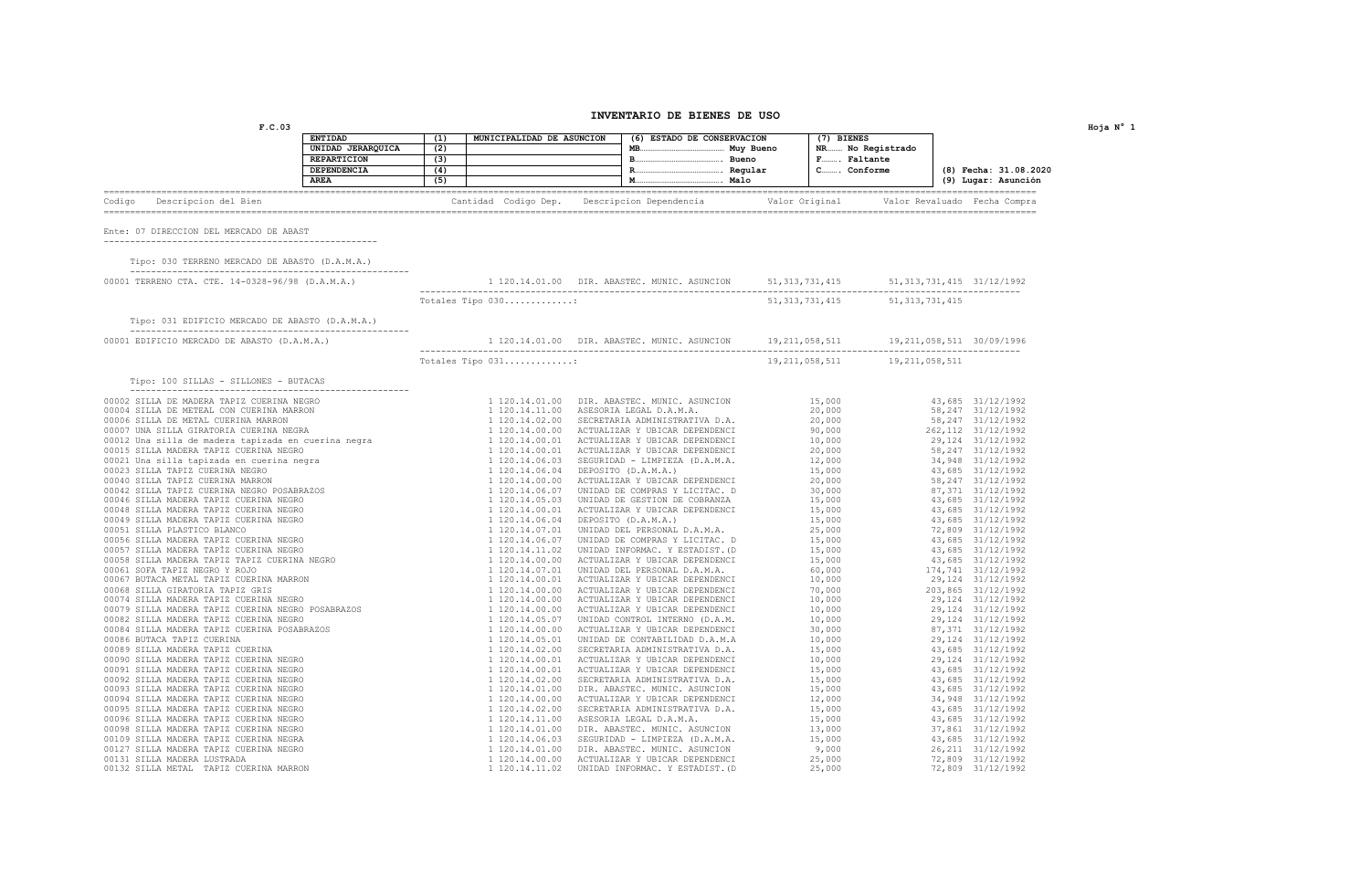| MUNICIPALIDAD DE ASUNCION DE CHA (01.09.2020)<br>SISTEMA DE PRINCIPALIDAD EN ENERE DE BIENES TOTALIZADO POR ENTE-TIPO (FECHA: 01.09.2020)<br>APL.: AALISTABLA/USINVTIP (DESDE ENERE DESDE ENERE DE PRINCIPALIDAD (DESDE TIPO: AL 9 |  |  |
|------------------------------------------------------------------------------------------------------------------------------------------------------------------------------------------------------------------------------------|--|--|
| Codigo Descripcion del Bien (Compra Cantidad Codigo Dep. Descripcion Dependencia Valor Original Valor Revaluado Fecha Compra Cantidad Codigo Dep. Descripcion Dependencia Valor Original Valor Revaluado Fecha Compra Cantidad     |  |  |
|                                                                                                                                                                                                                                    |  |  |
|                                                                                                                                                                                                                                    |  |  |
|                                                                                                                                                                                                                                    |  |  |
|                                                                                                                                                                                                                                    |  |  |
|                                                                                                                                                                                                                                    |  |  |
|                                                                                                                                                                                                                                    |  |  |
|                                                                                                                                                                                                                                    |  |  |
|                                                                                                                                                                                                                                    |  |  |
|                                                                                                                                                                                                                                    |  |  |
|                                                                                                                                                                                                                                    |  |  |
|                                                                                                                                                                                                                                    |  |  |
|                                                                                                                                                                                                                                    |  |  |
|                                                                                                                                                                                                                                    |  |  |
|                                                                                                                                                                                                                                    |  |  |
|                                                                                                                                                                                                                                    |  |  |
|                                                                                                                                                                                                                                    |  |  |
|                                                                                                                                                                                                                                    |  |  |
|                                                                                                                                                                                                                                    |  |  |
|                                                                                                                                                                                                                                    |  |  |
|                                                                                                                                                                                                                                    |  |  |
|                                                                                                                                                                                                                                    |  |  |
|                                                                                                                                                                                                                                    |  |  |
|                                                                                                                                                                                                                                    |  |  |
|                                                                                                                                                                                                                                    |  |  |
|                                                                                                                                                                                                                                    |  |  |
|                                                                                                                                                                                                                                    |  |  |
|                                                                                                                                                                                                                                    |  |  |
|                                                                                                                                                                                                                                    |  |  |
|                                                                                                                                                                                                                                    |  |  |
|                                                                                                                                                                                                                                    |  |  |
|                                                                                                                                                                                                                                    |  |  |
|                                                                                                                                                                                                                                    |  |  |
|                                                                                                                                                                                                                                    |  |  |
|                                                                                                                                                                                                                                    |  |  |
|                                                                                                                                                                                                                                    |  |  |
|                                                                                                                                                                                                                                    |  |  |
|                                                                                                                                                                                                                                    |  |  |
|                                                                                                                                                                                                                                    |  |  |
|                                                                                                                                                                                                                                    |  |  |
|                                                                                                                                                                                                                                    |  |  |
|                                                                                                                                                                                                                                    |  |  |
|                                                                                                                                                                                                                                    |  |  |
|                                                                                                                                                                                                                                    |  |  |
|                                                                                                                                                                                                                                    |  |  |
|                                                                                                                                                                                                                                    |  |  |
|                                                                                                                                                                                                                                    |  |  |
|                                                                                                                                                                                                                                    |  |  |
|                                                                                                                                                                                                                                    |  |  |
|                                                                                                                                                                                                                                    |  |  |
|                                                                                                                                                                                                                                    |  |  |
|                                                                                                                                                                                                                                    |  |  |
|                                                                                                                                                                                                                                    |  |  |
|                                                                                                                                                                                                                                    |  |  |
|                                                                                                                                                                                                                                    |  |  |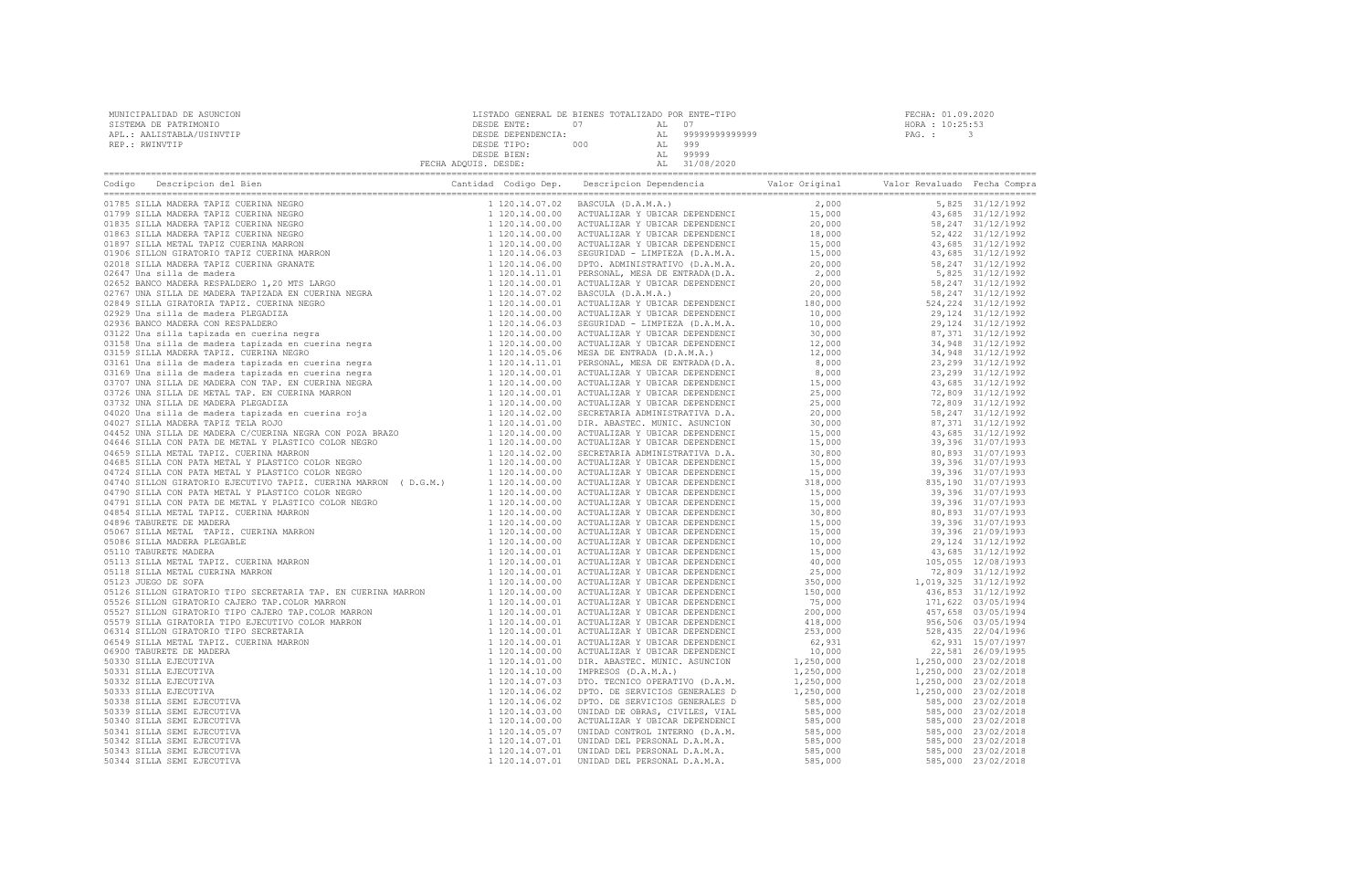| MUNICIPALIDAD DE ASUNCION<br>SISTEMA DE PATRIMONIO<br>APL.: AALISTABLA/USINVTIP<br>REP.: RWINVTIP                                    |  |  |  |  |
|--------------------------------------------------------------------------------------------------------------------------------------|--|--|--|--|
| Codigo Descripcion del Bien de Compra de Cantidad Codigo Dep. Descripcion Dependencia de Valor Original Valor Revaluado Fecha Compra |  |  |  |  |
| 50345 SILLA SEMI EJECUTIVA                                                                                                           |  |  |  |  |
| 50346 SILLA SEMI EJECUTIVA                                                                                                           |  |  |  |  |
| 50347 SILLA SEMI EJECUTIVA                                                                                                           |  |  |  |  |
| 50348 SILLA SEMI EJECUTIVA                                                                                                           |  |  |  |  |
| 50349 SILLA SEMI EJECUTIVA<br>50350 SILLA SEMI EJECUTIVA                                                                             |  |  |  |  |
| 50351 SILLA SEMI EJECUTIVA                                                                                                           |  |  |  |  |
| 50352 SILLA SEMI EJECUTIVA                                                                                                           |  |  |  |  |
| 50353 SILLA SEMI EJECUTIVA                                                                                                           |  |  |  |  |
| 50354 SILLA SEMI EJECUTIVA                                                                                                           |  |  |  |  |
| 50355 SILLA SEMI EJECUTIVA                                                                                                           |  |  |  |  |
| 50356 SILLA SEMI EJECUTIVA                                                                                                           |  |  |  |  |
| 50357 SILLA SEMI EJECUTIVA                                                                                                           |  |  |  |  |
| 50358 SILLA SEMI EJECUTIVA                                                                                                           |  |  |  |  |
| 50359 SILLA SEMI EJECUTIVA                                                                                                           |  |  |  |  |
| 50360 SILLA SEMI EJECUTIVA<br>50361 SILLA SEMI EJECUTIVA                                                                             |  |  |  |  |
| 50362 SILLA SEMI EJECUTIVA                                                                                                           |  |  |  |  |
| 50416 SILLA INTERLOCUTORA                                                                                                            |  |  |  |  |
| 50417 SILLA INTERLOCUTORA                                                                                                            |  |  |  |  |
| 50418 SILLA INTERLOCUTORA                                                                                                            |  |  |  |  |
| 50419 SILLA INTERLOCUTORA                                                                                                            |  |  |  |  |
| 50420 SILLA INTERLOCUTORA                                                                                                            |  |  |  |  |
| 50421 SILLA INTERLOCUTORA                                                                                                            |  |  |  |  |
| 50422 SILLA INTERLOCUTORA                                                                                                            |  |  |  |  |
| 50423 SILLA INTERLOCUTORA<br>50424 SILLA INTERLOCUTORA                                                                               |  |  |  |  |
| 50425 SILLA INTERLOCUTORA                                                                                                            |  |  |  |  |
| 50426 SILLA INTERLOCUTORA                                                                                                            |  |  |  |  |
| 50427 SILLA INTERLOCUTORA                                                                                                            |  |  |  |  |
| 50428 SILLA INTERLOCUTORA                                                                                                            |  |  |  |  |
| 50429 SILLA INTERLOCUTORA                                                                                                            |  |  |  |  |
| 50430 SILLA INTERLOCUTORA                                                                                                            |  |  |  |  |
| 50431 SILLA INTERLOCUTORA                                                                                                            |  |  |  |  |
| 50432 SILLA INTERLOCUTORA                                                                                                            |  |  |  |  |
| 50433 SILLA INTERLOCUTORA<br>50434 SILLA INTERLOCUTORA                                                                               |  |  |  |  |
| 50435 SILLA INTERLOCUTORA                                                                                                            |  |  |  |  |
| 50436 SILLA INTERLOCUTORA                                                                                                            |  |  |  |  |
| 50437 SILLA INTERLOCUTORA                                                                                                            |  |  |  |  |
| 50438 SILLA INTERLOCUTORA                                                                                                            |  |  |  |  |
| 50439 SILLA INTERLOCUTORA                                                                                                            |  |  |  |  |
| 50440 SILLA INTERLOCUTORA                                                                                                            |  |  |  |  |
| 50441 SILLA INTERLOCUTORA                                                                                                            |  |  |  |  |
| 50442 SILLA INTERLOCUTORA<br>50443 SILLA INTERLOCUTORA                                                                               |  |  |  |  |
| 54786 SILLA GIRATORIA.-                                                                                                              |  |  |  |  |
| 54787 SILLA GIRATORIA.-                                                                                                              |  |  |  |  |
| 54788 SILLA GIRATORIA.-                                                                                                              |  |  |  |  |
| 55012 SILLA INTERLOCUTOR.-                                                                                                           |  |  |  |  |
| 55013 SILLA INTERLOCUTOR.-                                                                                                           |  |  |  |  |
| 55014 SILLA INTERLOCUTOR.-                                                                                                           |  |  |  |  |
| 55015 SILLA INTERLOCUTOR.-                                                                                                           |  |  |  |  |
| 55016 SILLA INTERLOCUTOR.-                                                                                                           |  |  |  |  |
| 55017 SILLA INTERLOCUTOR.-                                                                                                           |  |  |  |  |
| 55018 SILLA INTERLOCUTOR.-<br>55019 SILLA INTERLOCUTOR.-                                                                             |  |  |  |  |
|                                                                                                                                      |  |  |  |  |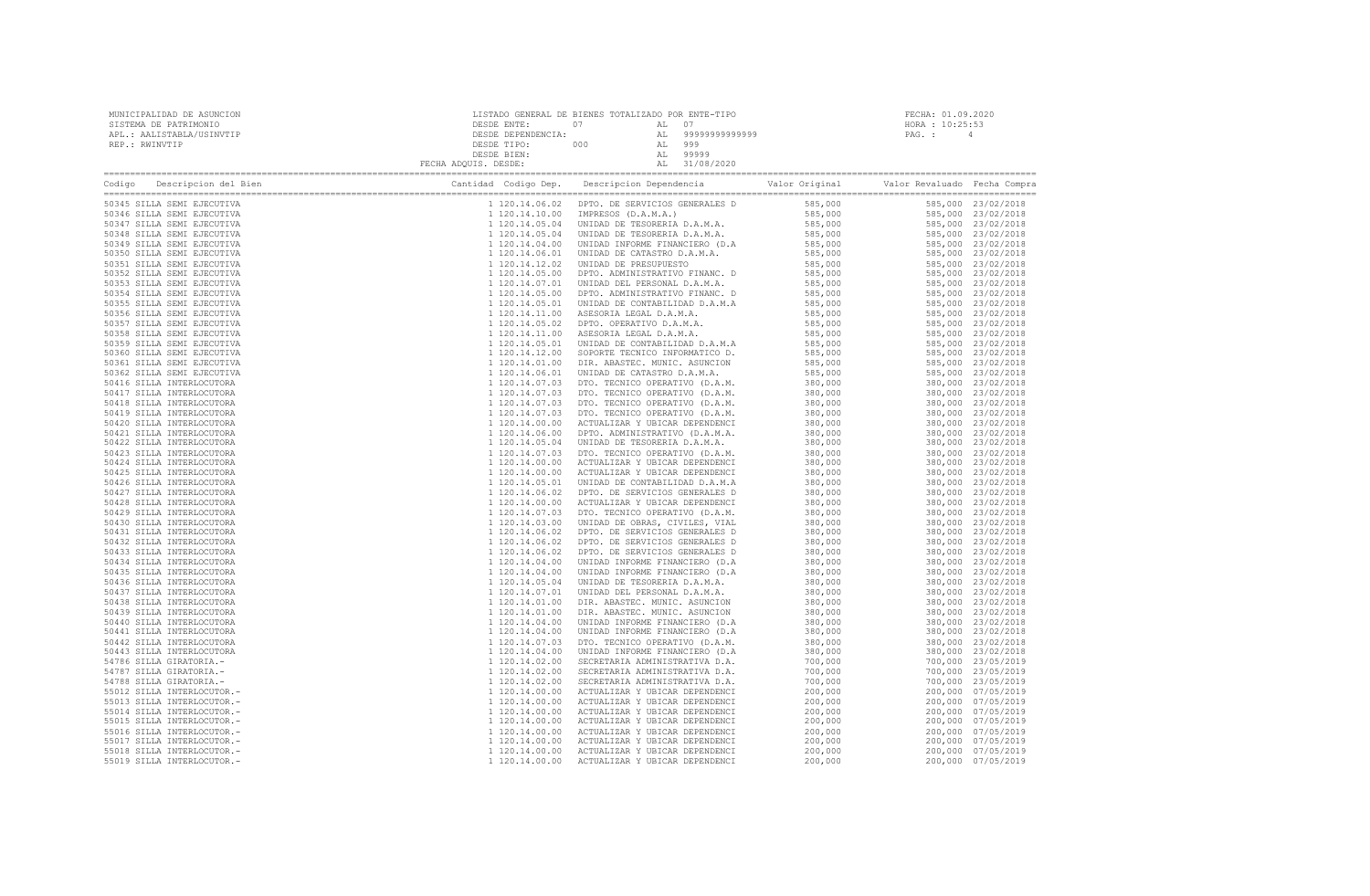| Company Cantida Codigo Dep. Descripcion Dependencia Valor Original Valor Revaluado Fecha Compra Cantidad Codigo Dep. Descripcion Dependencia Valor Original Valor Revaluado Fecha Compra Cantidad Codigo Dep. Descripcion Depe |  |  |  |
|--------------------------------------------------------------------------------------------------------------------------------------------------------------------------------------------------------------------------------|--|--|--|
| 55020 SILLA INTERLOCUTOR.-                                                                                                                                                                                                     |  |  |  |
|                                                                                                                                                                                                                                |  |  |  |
| Tipo: 101 ESCRITORIOS Y MESAS                                                                                                                                                                                                  |  |  |  |
|                                                                                                                                                                                                                                |  |  |  |
|                                                                                                                                                                                                                                |  |  |  |
|                                                                                                                                                                                                                                |  |  |  |
|                                                                                                                                                                                                                                |  |  |  |
|                                                                                                                                                                                                                                |  |  |  |
|                                                                                                                                                                                                                                |  |  |  |
|                                                                                                                                                                                                                                |  |  |  |
|                                                                                                                                                                                                                                |  |  |  |
|                                                                                                                                                                                                                                |  |  |  |
|                                                                                                                                                                                                                                |  |  |  |
|                                                                                                                                                                                                                                |  |  |  |
|                                                                                                                                                                                                                                |  |  |  |
|                                                                                                                                                                                                                                |  |  |  |
|                                                                                                                                                                                                                                |  |  |  |
|                                                                                                                                                                                                                                |  |  |  |
|                                                                                                                                                                                                                                |  |  |  |
|                                                                                                                                                                                                                                |  |  |  |
|                                                                                                                                                                                                                                |  |  |  |
|                                                                                                                                                                                                                                |  |  |  |
|                                                                                                                                                                                                                                |  |  |  |
|                                                                                                                                                                                                                                |  |  |  |
|                                                                                                                                                                                                                                |  |  |  |
|                                                                                                                                                                                                                                |  |  |  |
|                                                                                                                                                                                                                                |  |  |  |
|                                                                                                                                                                                                                                |  |  |  |
|                                                                                                                                                                                                                                |  |  |  |
|                                                                                                                                                                                                                                |  |  |  |
|                                                                                                                                                                                                                                |  |  |  |
|                                                                                                                                                                                                                                |  |  |  |
|                                                                                                                                                                                                                                |  |  |  |
|                                                                                                                                                                                                                                |  |  |  |
|                                                                                                                                                                                                                                |  |  |  |
|                                                                                                                                                                                                                                |  |  |  |
|                                                                                                                                                                                                                                |  |  |  |
|                                                                                                                                                                                                                                |  |  |  |
|                                                                                                                                                                                                                                |  |  |  |
|                                                                                                                                                                                                                                |  |  |  |
|                                                                                                                                                                                                                                |  |  |  |
|                                                                                                                                                                                                                                |  |  |  |
|                                                                                                                                                                                                                                |  |  |  |
|                                                                                                                                                                                                                                |  |  |  |
|                                                                                                                                                                                                                                |  |  |  |
|                                                                                                                                                                                                                                |  |  |  |
|                                                                                                                                                                                                                                |  |  |  |
|                                                                                                                                                                                                                                |  |  |  |
|                                                                                                                                                                                                                                |  |  |  |
|                                                                                                                                                                                                                                |  |  |  |
|                                                                                                                                                                                                                                |  |  |  |
|                                                                                                                                                                                                                                |  |  |  |
|                                                                                                                                                                                                                                |  |  |  |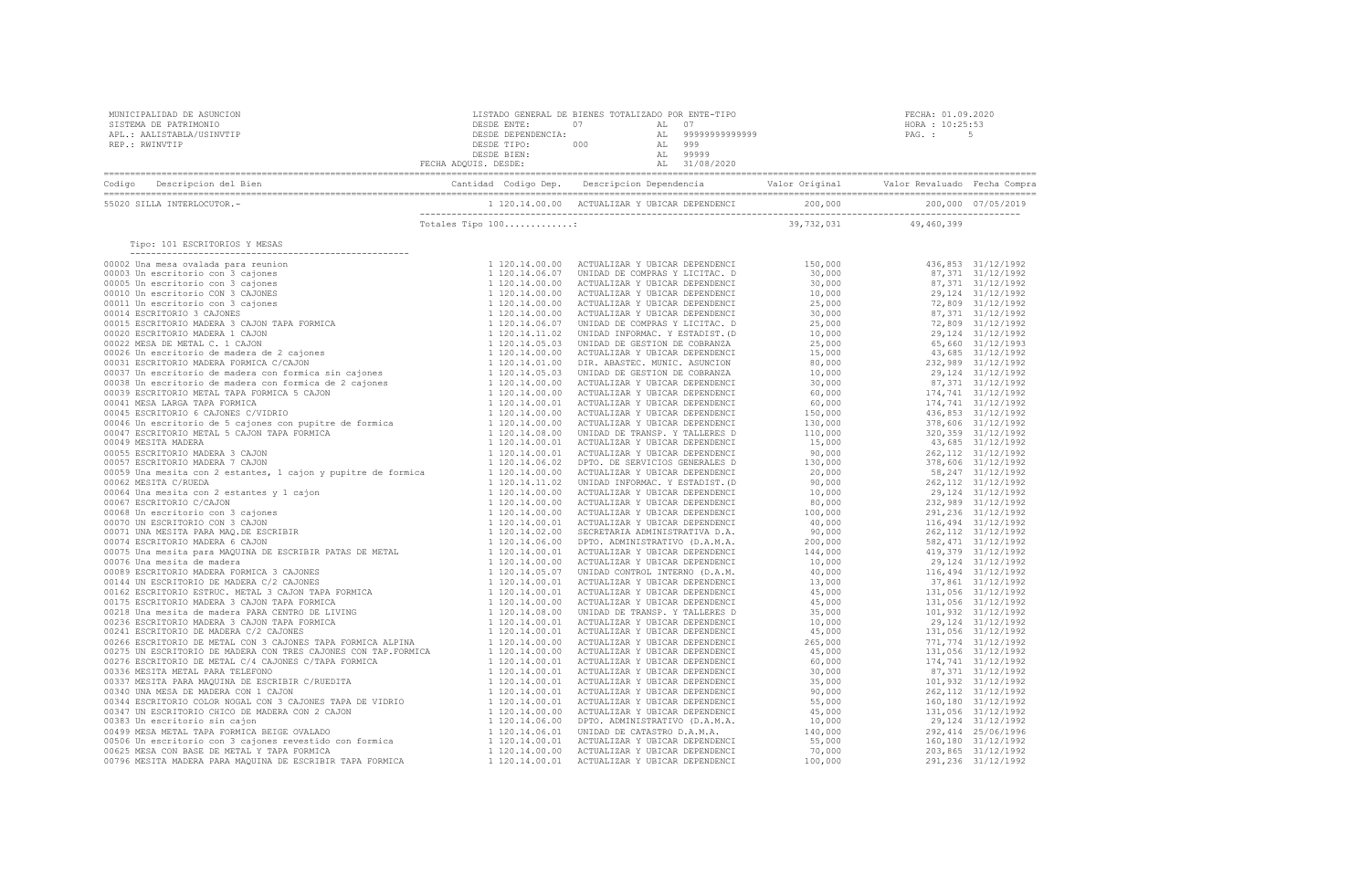| SISTEMA DE PATRIMONIO                                                                                                                                                                                                          |  |                                                                                                                                                                              | HORA : 10:25:53 |  |
|--------------------------------------------------------------------------------------------------------------------------------------------------------------------------------------------------------------------------------|--|------------------------------------------------------------------------------------------------------------------------------------------------------------------------------|-----------------|--|
| APL.: AALISTABLA/USINVTIP                                                                                                                                                                                                      |  |                                                                                                                                                                              | PAG.: 6         |  |
| REP.: RWINVTIP                                                                                                                                                                                                                 |  |                                                                                                                                                                              |                 |  |
|                                                                                                                                                                                                                                |  |                                                                                                                                                                              |                 |  |
|                                                                                                                                                                                                                                |  | DESDE ENTE: 07<br>DESDE DEPENDENCIA: AL 999<br>DESDE TIPO: 000 AL 99999999999999999<br>DESDE TIPO: 000 AL 9999<br>DESDE BIEN: AL 99999<br>FECHA ADQUIS. DESDE: AL 31/08/2020 |                 |  |
|                                                                                                                                                                                                                                |  |                                                                                                                                                                              |                 |  |
| Codigo Descripcion del Bien (Compra Cantidad Codigo Dep. Descripcion Dependencia Valor Original Valor Revaluado Fecha Compra المادي Valor Nescripcion del Bien (Compra Cantidad Codigo Dep. Descripcion Dependencia) Valor Ori |  |                                                                                                                                                                              |                 |  |
|                                                                                                                                                                                                                                |  |                                                                                                                                                                              |                 |  |
|                                                                                                                                                                                                                                |  |                                                                                                                                                                              |                 |  |
|                                                                                                                                                                                                                                |  |                                                                                                                                                                              |                 |  |
|                                                                                                                                                                                                                                |  |                                                                                                                                                                              |                 |  |
|                                                                                                                                                                                                                                |  |                                                                                                                                                                              |                 |  |
|                                                                                                                                                                                                                                |  |                                                                                                                                                                              |                 |  |
|                                                                                                                                                                                                                                |  |                                                                                                                                                                              |                 |  |
|                                                                                                                                                                                                                                |  |                                                                                                                                                                              |                 |  |
|                                                                                                                                                                                                                                |  |                                                                                                                                                                              |                 |  |
|                                                                                                                                                                                                                                |  |                                                                                                                                                                              |                 |  |
|                                                                                                                                                                                                                                |  |                                                                                                                                                                              |                 |  |
|                                                                                                                                                                                                                                |  |                                                                                                                                                                              |                 |  |
|                                                                                                                                                                                                                                |  |                                                                                                                                                                              |                 |  |
|                                                                                                                                                                                                                                |  |                                                                                                                                                                              |                 |  |
|                                                                                                                                                                                                                                |  |                                                                                                                                                                              |                 |  |
|                                                                                                                                                                                                                                |  |                                                                                                                                                                              |                 |  |
|                                                                                                                                                                                                                                |  |                                                                                                                                                                              |                 |  |
|                                                                                                                                                                                                                                |  |                                                                                                                                                                              |                 |  |
|                                                                                                                                                                                                                                |  |                                                                                                                                                                              |                 |  |
|                                                                                                                                                                                                                                |  |                                                                                                                                                                              |                 |  |
|                                                                                                                                                                                                                                |  |                                                                                                                                                                              |                 |  |
|                                                                                                                                                                                                                                |  |                                                                                                                                                                              |                 |  |
|                                                                                                                                                                                                                                |  |                                                                                                                                                                              |                 |  |
|                                                                                                                                                                                                                                |  |                                                                                                                                                                              |                 |  |
|                                                                                                                                                                                                                                |  |                                                                                                                                                                              |                 |  |
|                                                                                                                                                                                                                                |  |                                                                                                                                                                              |                 |  |
|                                                                                                                                                                                                                                |  |                                                                                                                                                                              |                 |  |
|                                                                                                                                                                                                                                |  |                                                                                                                                                                              |                 |  |
|                                                                                                                                                                                                                                |  |                                                                                                                                                                              |                 |  |
|                                                                                                                                                                                                                                |  |                                                                                                                                                                              |                 |  |
|                                                                                                                                                                                                                                |  |                                                                                                                                                                              |                 |  |
|                                                                                                                                                                                                                                |  |                                                                                                                                                                              |                 |  |
|                                                                                                                                                                                                                                |  |                                                                                                                                                                              |                 |  |
|                                                                                                                                                                                                                                |  |                                                                                                                                                                              |                 |  |
|                                                                                                                                                                                                                                |  |                                                                                                                                                                              |                 |  |
|                                                                                                                                                                                                                                |  |                                                                                                                                                                              |                 |  |
|                                                                                                                                                                                                                                |  |                                                                                                                                                                              |                 |  |
|                                                                                                                                                                                                                                |  |                                                                                                                                                                              |                 |  |
|                                                                                                                                                                                                                                |  |                                                                                                                                                                              |                 |  |
|                                                                                                                                                                                                                                |  |                                                                                                                                                                              |                 |  |
|                                                                                                                                                                                                                                |  |                                                                                                                                                                              |                 |  |
|                                                                                                                                                                                                                                |  |                                                                                                                                                                              |                 |  |
|                                                                                                                                                                                                                                |  |                                                                                                                                                                              |                 |  |
|                                                                                                                                                                                                                                |  |                                                                                                                                                                              |                 |  |
|                                                                                                                                                                                                                                |  |                                                                                                                                                                              |                 |  |
|                                                                                                                                                                                                                                |  |                                                                                                                                                                              |                 |  |
|                                                                                                                                                                                                                                |  |                                                                                                                                                                              |                 |  |
|                                                                                                                                                                                                                                |  |                                                                                                                                                                              |                 |  |
|                                                                                                                                                                                                                                |  |                                                                                                                                                                              |                 |  |
|                                                                                                                                                                                                                                |  |                                                                                                                                                                              |                 |  |
|                                                                                                                                                                                                                                |  |                                                                                                                                                                              |                 |  |
|                                                                                                                                                                                                                                |  |                                                                                                                                                                              |                 |  |
|                                                                                                                                                                                                                                |  |                                                                                                                                                                              |                 |  |
|                                                                                                                                                                                                                                |  |                                                                                                                                                                              |                 |  |
|                                                                                                                                                                                                                                |  |                                                                                                                                                                              |                 |  |
|                                                                                                                                                                                                                                |  |                                                                                                                                                                              |                 |  |
|                                                                                                                                                                                                                                |  |                                                                                                                                                                              |                 |  |

MUNICIPALIDAD DE ASUNCION LISTADO GENERAL DE BIENES TOTALIZADO POR ENTE-TIPO FECHA: 01.09.2020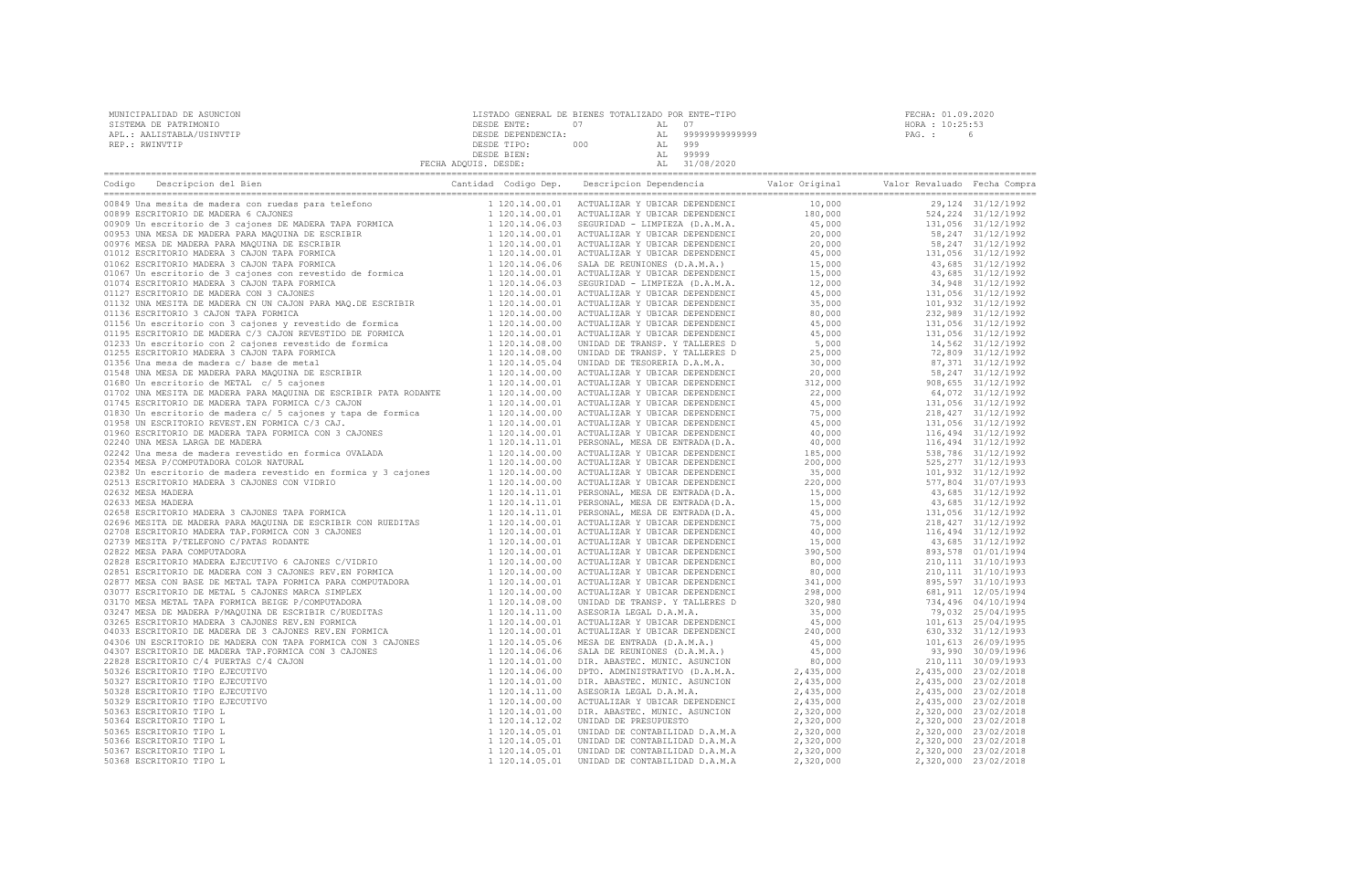| MUNICIPALIDAD DE ASUNCION<br>SISTEMA DE PATRIMONIO<br>APL.: AALISTABLA/USINVTIP<br>REP.: RWINVTIP                                                                                                                                                                                                                                                                                                                                     |  | FECHA: 01.09.2020 |
|---------------------------------------------------------------------------------------------------------------------------------------------------------------------------------------------------------------------------------------------------------------------------------------------------------------------------------------------------------------------------------------------------------------------------------------|--|-------------------|
| Codigo Descripcion del Bien de Marco de Marco Cantidad Codigo Dep. Descripcion Dependencia de Valor Original Valor Revaluado Fecha Compra                                                                                                                                                                                                                                                                                             |  |                   |
|                                                                                                                                                                                                                                                                                                                                                                                                                                       |  |                   |
|                                                                                                                                                                                                                                                                                                                                                                                                                                       |  |                   |
|                                                                                                                                                                                                                                                                                                                                                                                                                                       |  |                   |
|                                                                                                                                                                                                                                                                                                                                                                                                                                       |  |                   |
|                                                                                                                                                                                                                                                                                                                                                                                                                                       |  |                   |
|                                                                                                                                                                                                                                                                                                                                                                                                                                       |  |                   |
|                                                                                                                                                                                                                                                                                                                                                                                                                                       |  |                   |
|                                                                                                                                                                                                                                                                                                                                                                                                                                       |  |                   |
|                                                                                                                                                                                                                                                                                                                                                                                                                                       |  |                   |
|                                                                                                                                                                                                                                                                                                                                                                                                                                       |  |                   |
|                                                                                                                                                                                                                                                                                                                                                                                                                                       |  |                   |
|                                                                                                                                                                                                                                                                                                                                                                                                                                       |  |                   |
|                                                                                                                                                                                                                                                                                                                                                                                                                                       |  |                   |
|                                                                                                                                                                                                                                                                                                                                                                                                                                       |  |                   |
|                                                                                                                                                                                                                                                                                                                                                                                                                                       |  |                   |
|                                                                                                                                                                                                                                                                                                                                                                                                                                       |  |                   |
|                                                                                                                                                                                                                                                                                                                                                                                                                                       |  |                   |
|                                                                                                                                                                                                                                                                                                                                                                                                                                       |  |                   |
|                                                                                                                                                                                                                                                                                                                                                                                                                                       |  |                   |
|                                                                                                                                                                                                                                                                                                                                                                                                                                       |  |                   |
|                                                                                                                                                                                                                                                                                                                                                                                                                                       |  |                   |
|                                                                                                                                                                                                                                                                                                                                                                                                                                       |  |                   |
|                                                                                                                                                                                                                                                                                                                                                                                                                                       |  |                   |
|                                                                                                                                                                                                                                                                                                                                                                                                                                       |  |                   |
|                                                                                                                                                                                                                                                                                                                                                                                                                                       |  |                   |
|                                                                                                                                                                                                                                                                                                                                                                                                                                       |  |                   |
|                                                                                                                                                                                                                                                                                                                                                                                                                                       |  |                   |
|                                                                                                                                                                                                                                                                                                                                                                                                                                       |  |                   |
|                                                                                                                                                                                                                                                                                                                                                                                                                                       |  |                   |
|                                                                                                                                                                                                                                                                                                                                                                                                                                       |  |                   |
|                                                                                                                                                                                                                                                                                                                                                                                                                                       |  |                   |
|                                                                                                                                                                                                                                                                                                                                                                                                                                       |  |                   |
|                                                                                                                                                                                                                                                                                                                                                                                                                                       |  |                   |
|                                                                                                                                                                                                                                                                                                                                                                                                                                       |  |                   |
|                                                                                                                                                                                                                                                                                                                                                                                                                                       |  |                   |
|                                                                                                                                                                                                                                                                                                                                                                                                                                       |  |                   |
|                                                                                                                                                                                                                                                                                                                                                                                                                                       |  |                   |
|                                                                                                                                                                                                                                                                                                                                                                                                                                       |  |                   |
|                                                                                                                                                                                                                                                                                                                                                                                                                                       |  |                   |
|                                                                                                                                                                                                                                                                                                                                                                                                                                       |  |                   |
|                                                                                                                                                                                                                                                                                                                                                                                                                                       |  |                   |
|                                                                                                                                                                                                                                                                                                                                                                                                                                       |  |                   |
|                                                                                                                                                                                                                                                                                                                                                                                                                                       |  |                   |
| Tipo: 102 ARMARIOS - ESTANTES - GAVETAS                                                                                                                                                                                                                                                                                                                                                                                               |  |                   |
| $\begin{array}{cccccccc} \texttt{1} & \texttt{1} & \texttt{1} & \texttt{1} & \texttt{1} & \texttt{1} & \texttt{1} & \texttt{1} & \texttt{1} & \texttt{1} & \texttt{1} & \texttt{1} & \texttt{1} & \texttt{1} & \texttt{1} & \texttt{1} & \texttt{1} & \texttt{1} & \texttt{1} & \texttt{1} & \texttt{1} & \texttt{1} & \texttt{1} & \texttt{1} & \texttt{1} & \texttt{1} & \texttt{1} & \texttt{1} & \texttt{1} & \texttt{1} & \text$ |  |                   |
|                                                                                                                                                                                                                                                                                                                                                                                                                                       |  |                   |
|                                                                                                                                                                                                                                                                                                                                                                                                                                       |  |                   |
|                                                                                                                                                                                                                                                                                                                                                                                                                                       |  |                   |
|                                                                                                                                                                                                                                                                                                                                                                                                                                       |  |                   |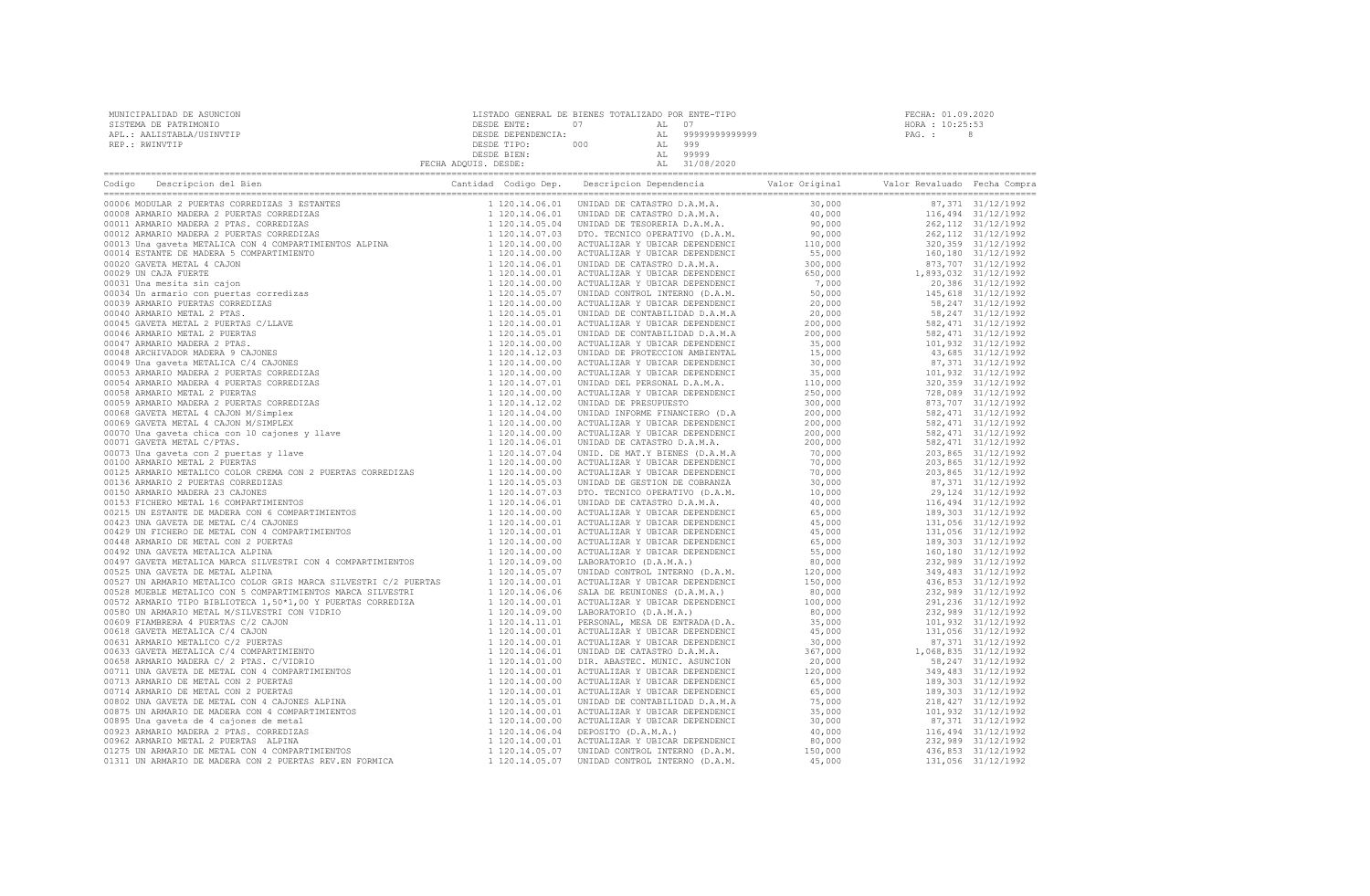| MUNICIPALIDAD DE ASUNCION<br>ATLES ANISTANDE PRINCIPALIDAD EN ENGLANDE DE ENES TOTALIZADO POR ENTE-TIPO<br>ATLES ANISTABLA/USINVTIP<br>ATLES ANISTABLA/USINVTIP<br>TECHN AND DESDE ENTE (1.09.2020<br>TECHN ADQUIS. DESDE TIPO, and 9999 |  |  |  |
|------------------------------------------------------------------------------------------------------------------------------------------------------------------------------------------------------------------------------------------|--|--|--|
|                                                                                                                                                                                                                                          |  |  |  |
|                                                                                                                                                                                                                                          |  |  |  |
|                                                                                                                                                                                                                                          |  |  |  |
|                                                                                                                                                                                                                                          |  |  |  |
|                                                                                                                                                                                                                                          |  |  |  |
|                                                                                                                                                                                                                                          |  |  |  |
|                                                                                                                                                                                                                                          |  |  |  |
|                                                                                                                                                                                                                                          |  |  |  |
|                                                                                                                                                                                                                                          |  |  |  |
|                                                                                                                                                                                                                                          |  |  |  |
|                                                                                                                                                                                                                                          |  |  |  |
|                                                                                                                                                                                                                                          |  |  |  |
|                                                                                                                                                                                                                                          |  |  |  |
|                                                                                                                                                                                                                                          |  |  |  |
|                                                                                                                                                                                                                                          |  |  |  |
|                                                                                                                                                                                                                                          |  |  |  |
|                                                                                                                                                                                                                                          |  |  |  |
|                                                                                                                                                                                                                                          |  |  |  |
|                                                                                                                                                                                                                                          |  |  |  |
|                                                                                                                                                                                                                                          |  |  |  |
|                                                                                                                                                                                                                                          |  |  |  |
|                                                                                                                                                                                                                                          |  |  |  |
|                                                                                                                                                                                                                                          |  |  |  |
|                                                                                                                                                                                                                                          |  |  |  |
|                                                                                                                                                                                                                                          |  |  |  |
|                                                                                                                                                                                                                                          |  |  |  |
|                                                                                                                                                                                                                                          |  |  |  |
|                                                                                                                                                                                                                                          |  |  |  |
|                                                                                                                                                                                                                                          |  |  |  |
|                                                                                                                                                                                                                                          |  |  |  |
|                                                                                                                                                                                                                                          |  |  |  |
|                                                                                                                                                                                                                                          |  |  |  |
|                                                                                                                                                                                                                                          |  |  |  |
|                                                                                                                                                                                                                                          |  |  |  |
|                                                                                                                                                                                                                                          |  |  |  |
|                                                                                                                                                                                                                                          |  |  |  |
|                                                                                                                                                                                                                                          |  |  |  |
|                                                                                                                                                                                                                                          |  |  |  |
|                                                                                                                                                                                                                                          |  |  |  |
|                                                                                                                                                                                                                                          |  |  |  |
|                                                                                                                                                                                                                                          |  |  |  |
|                                                                                                                                                                                                                                          |  |  |  |
|                                                                                                                                                                                                                                          |  |  |  |
|                                                                                                                                                                                                                                          |  |  |  |
| Tipo: 104 VEHICULOS AUTOMOTORES                                                                                                                                                                                                          |  |  |  |
| 00261 CAMION M.B. OMNIBUS NRO.1 M.344912/10/717629 (261)<br>00261 CAMION M.B. OMNIBUS NRO.1 M.344912/10/717629 120.14.00.01 ACTUALIZAR Y UBICAR DEPENDENCI 8,000,000 11,953,809 30/09/1996<br>00267 CAMION MITSUBISHI CISTERNA CH:       |  |  |  |
|                                                                                                                                                                                                                                          |  |  |  |
|                                                                                                                                                                                                                                          |  |  |  |
|                                                                                                                                                                                                                                          |  |  |  |
|                                                                                                                                                                                                                                          |  |  |  |
|                                                                                                                                                                                                                                          |  |  |  |
|                                                                                                                                                                                                                                          |  |  |  |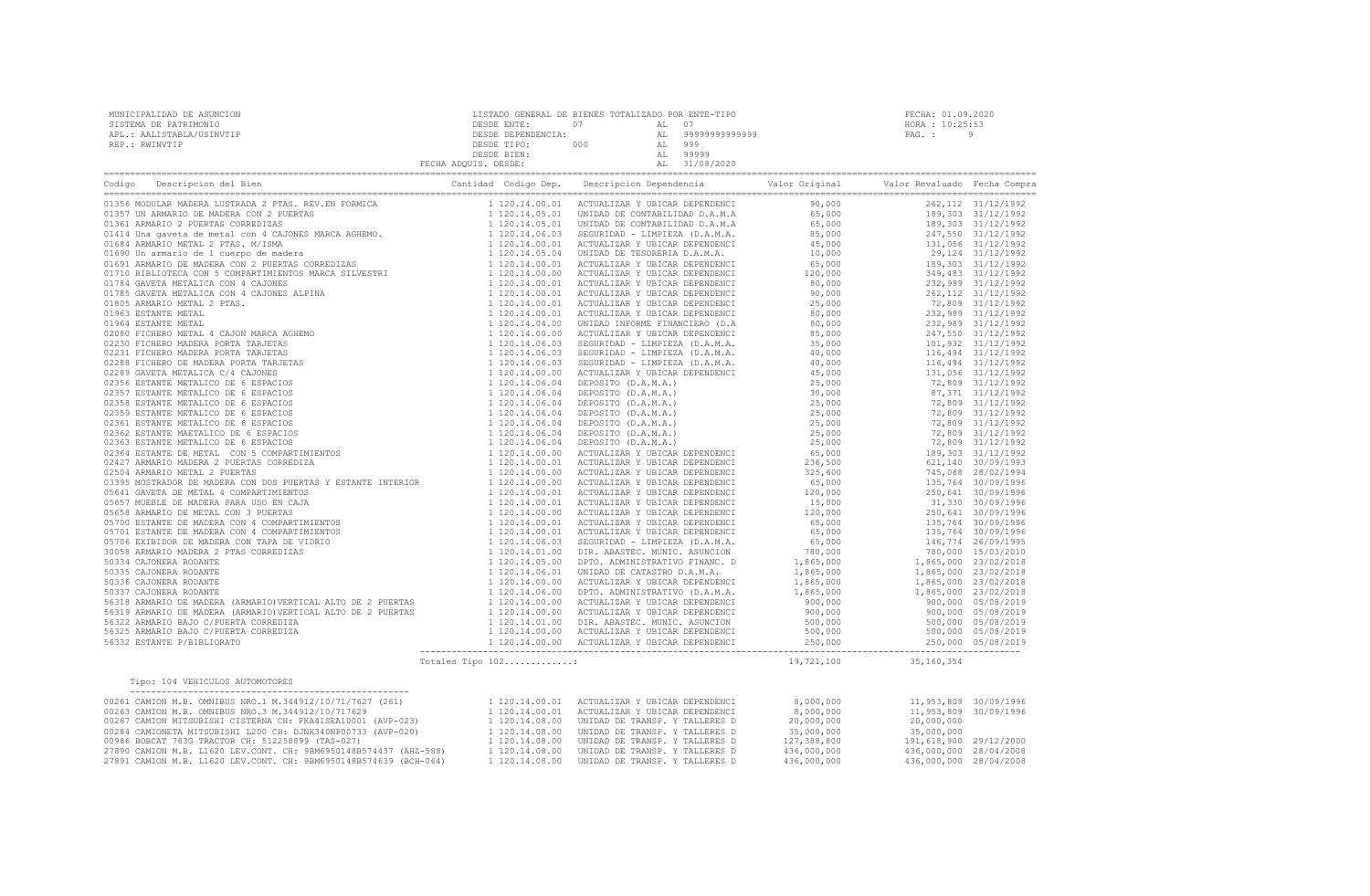| MUNICIPALIDAD DE ASUNCION<br>SISTEMA DE PATRIMONIO<br>APL.: AALISTABLA/USINVTIP<br>REP.: RWINVTIP                                                                                                                                                                                                                                                                              |                   |                                   |  |  |
|--------------------------------------------------------------------------------------------------------------------------------------------------------------------------------------------------------------------------------------------------------------------------------------------------------------------------------------------------------------------------------|-------------------|-----------------------------------|--|--|
|                                                                                                                                                                                                                                                                                                                                                                                |                   |                                   |  |  |
|                                                                                                                                                                                                                                                                                                                                                                                |                   |                                   |  |  |
|                                                                                                                                                                                                                                                                                                                                                                                |                   |                                   |  |  |
|                                                                                                                                                                                                                                                                                                                                                                                |                   |                                   |  |  |
|                                                                                                                                                                                                                                                                                                                                                                                |                   |                                   |  |  |
|                                                                                                                                                                                                                                                                                                                                                                                |                   |                                   |  |  |
|                                                                                                                                                                                                                                                                                                                                                                                |                   |                                   |  |  |
|                                                                                                                                                                                                                                                                                                                                                                                |                   |                                   |  |  |
|                                                                                                                                                                                                                                                                                                                                                                                |                   |                                   |  |  |
|                                                                                                                                                                                                                                                                                                                                                                                |                   |                                   |  |  |
|                                                                                                                                                                                                                                                                                                                                                                                | Totales Tipo 104: | 3, 971, 769, 274 4, 043, 906, 992 |  |  |
| Tipo: 105 ARTEFACTOS DE CONFORT                                                                                                                                                                                                                                                                                                                                                |                   |                                   |  |  |
|                                                                                                                                                                                                                                                                                                                                                                                |                   |                                   |  |  |
|                                                                                                                                                                                                                                                                                                                                                                                |                   |                                   |  |  |
|                                                                                                                                                                                                                                                                                                                                                                                |                   |                                   |  |  |
|                                                                                                                                                                                                                                                                                                                                                                                |                   |                                   |  |  |
|                                                                                                                                                                                                                                                                                                                                                                                |                   |                                   |  |  |
|                                                                                                                                                                                                                                                                                                                                                                                |                   |                                   |  |  |
|                                                                                                                                                                                                                                                                                                                                                                                |                   |                                   |  |  |
|                                                                                                                                                                                                                                                                                                                                                                                |                   |                                   |  |  |
|                                                                                                                                                                                                                                                                                                                                                                                |                   |                                   |  |  |
|                                                                                                                                                                                                                                                                                                                                                                                |                   |                                   |  |  |
|                                                                                                                                                                                                                                                                                                                                                                                |                   |                                   |  |  |
|                                                                                                                                                                                                                                                                                                                                                                                |                   |                                   |  |  |
|                                                                                                                                                                                                                                                                                                                                                                                |                   |                                   |  |  |
|                                                                                                                                                                                                                                                                                                                                                                                |                   |                                   |  |  |
|                                                                                                                                                                                                                                                                                                                                                                                |                   |                                   |  |  |
|                                                                                                                                                                                                                                                                                                                                                                                |                   |                                   |  |  |
|                                                                                                                                                                                                                                                                                                                                                                                |                   |                                   |  |  |
|                                                                                                                                                                                                                                                                                                                                                                                |                   |                                   |  |  |
|                                                                                                                                                                                                                                                                                                                                                                                |                   |                                   |  |  |
|                                                                                                                                                                                                                                                                                                                                                                                |                   |                                   |  |  |
|                                                                                                                                                                                                                                                                                                                                                                                |                   |                                   |  |  |
|                                                                                                                                                                                                                                                                                                                                                                                |                   |                                   |  |  |
|                                                                                                                                                                                                                                                                                                                                                                                |                   |                                   |  |  |
|                                                                                                                                                                                                                                                                                                                                                                                |                   |                                   |  |  |
|                                                                                                                                                                                                                                                                                                                                                                                |                   |                                   |  |  |
|                                                                                                                                                                                                                                                                                                                                                                                |                   |                                   |  |  |
|                                                                                                                                                                                                                                                                                                                                                                                |                   |                                   |  |  |
| Tipo: 106 MAQUINA DE ESCRIBIR                                                                                                                                                                                                                                                                                                                                                  |                   |                                   |  |  |
| $00004 \text{ MAQ. ESCRIBIR OLMPIA} \text{ DECRIBIR OLMPIA} = \frac{120.14 \cdot 00.00 \text{ ACTUALIZAR Y UBLCR BEPENDENCI} }{00008 \text{ MAQ. ESCRIBIR OLMPIA} \text{ DCTLICAR DEPENDENCI} } \text{ 90008 MAQ. ESCRIBIR OLMPIA S/7-2354848} \text{ 90008 MAQ. ESCRIBIR OLMPIA S/7-2354848} \text{ 90008 MAQ. ESCRIBIR OLMPIA S/7-2354848} \text{ 90008 MAQ. ESCRIBIR OLMPI$ |                   |                                   |  |  |
|                                                                                                                                                                                                                                                                                                                                                                                |                   |                                   |  |  |
|                                                                                                                                                                                                                                                                                                                                                                                |                   |                                   |  |  |
|                                                                                                                                                                                                                                                                                                                                                                                |                   |                                   |  |  |
|                                                                                                                                                                                                                                                                                                                                                                                |                   |                                   |  |  |
| 00389 MAQ. ESCRIBIR OLYMPIA S/7-4540795                                                                                                                                                                                                                                                                                                                                        |                   |                                   |  |  |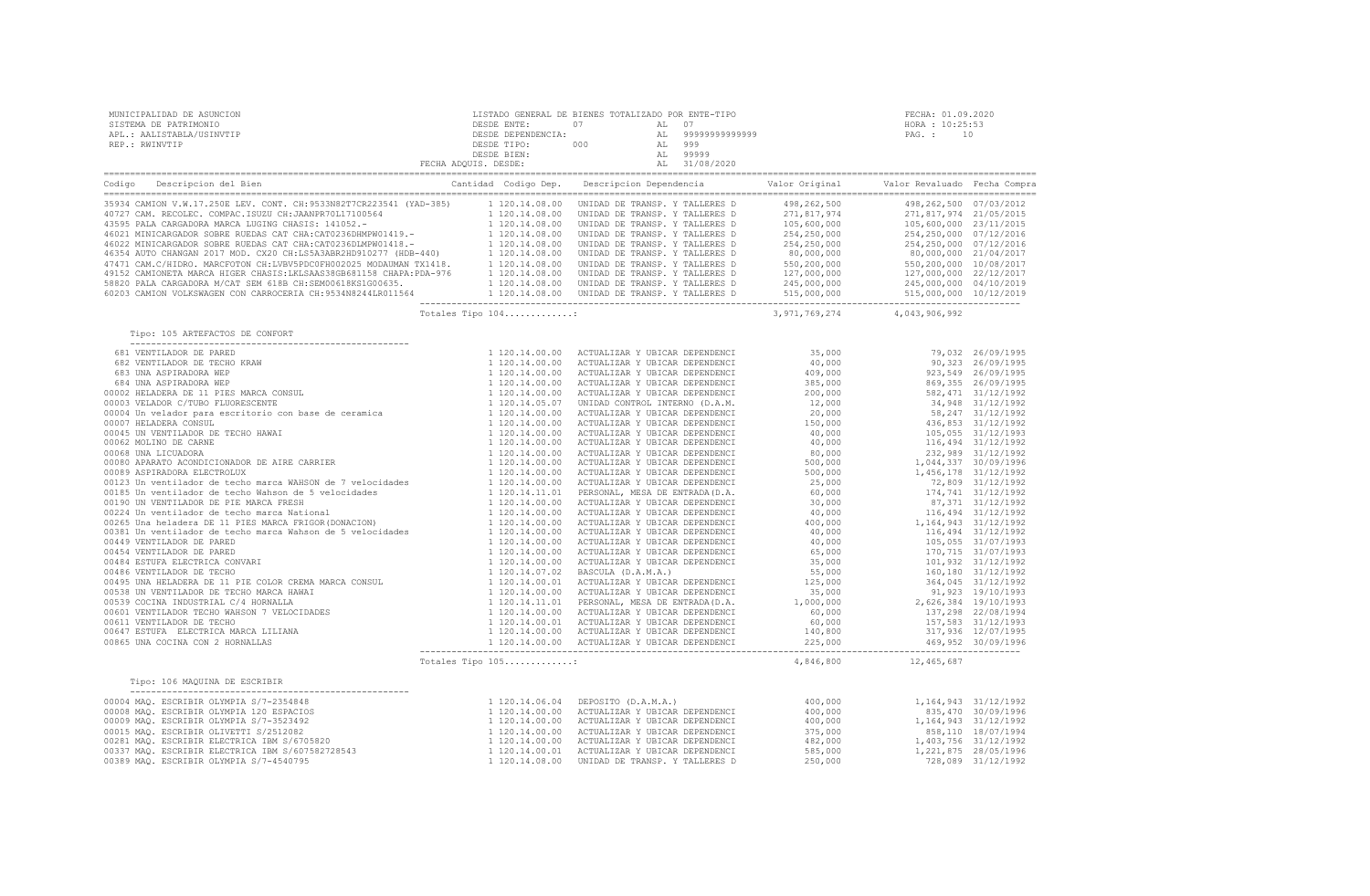| MUNICIPALIDAD DE ASUNCION<br>SISTEMA DE PATRIMONIO                                                                                     |                   |                                                                                                                                                                                                                                                                                                                                        |                         |  |
|----------------------------------------------------------------------------------------------------------------------------------------|-------------------|----------------------------------------------------------------------------------------------------------------------------------------------------------------------------------------------------------------------------------------------------------------------------------------------------------------------------------------|-------------------------|--|
| APL.: AALISTABLA/USINVTIP                                                                                                              |                   |                                                                                                                                                                                                                                                                                                                                        |                         |  |
| REP.: RWINVTIP                                                                                                                         |                   |                                                                                                                                                                                                                                                                                                                                        |                         |  |
|                                                                                                                                        |                   |                                                                                                                                                                                                                                                                                                                                        |                         |  |
| Descripcion del Bien anno 1992 cantidad Codigo Dep. Descripcion Dependencia anno Valor Original Valor Revaluado Fecha Compra<br>Codigo |                   |                                                                                                                                                                                                                                                                                                                                        |                         |  |
|                                                                                                                                        |                   |                                                                                                                                                                                                                                                                                                                                        |                         |  |
|                                                                                                                                        |                   |                                                                                                                                                                                                                                                                                                                                        |                         |  |
|                                                                                                                                        |                   |                                                                                                                                                                                                                                                                                                                                        |                         |  |
|                                                                                                                                        |                   |                                                                                                                                                                                                                                                                                                                                        |                         |  |
|                                                                                                                                        |                   |                                                                                                                                                                                                                                                                                                                                        |                         |  |
| Tipo: 107 EQUIPOS DE TRANSPORTE                                                                                                        |                   |                                                                                                                                                                                                                                                                                                                                        |                         |  |
| 60117 CONTENEDOR DE RESIDUOS                                                                                                           |                   |                                                                                                                                                                                                                                                                                                                                        |                         |  |
| 60118 CONTENEDOR DE RESIDUOS                                                                                                           |                   |                                                                                                                                                                                                                                                                                                                                        |                         |  |
| 60119 CONTENEDOR DE RESIDUOS                                                                                                           |                   |                                                                                                                                                                                                                                                                                                                                        |                         |  |
| 60120 CONTENEDOR DE RESIDUOS                                                                                                           |                   |                                                                                                                                                                                                                                                                                                                                        |                         |  |
| 60121 CONTENEDOR DE RESIDUOS<br>60122 CONTENEDOR DE RESIDUOS                                                                           |                   |                                                                                                                                                                                                                                                                                                                                        |                         |  |
| 60123 CONTENEDOR DE RESIDUOS                                                                                                           |                   |                                                                                                                                                                                                                                                                                                                                        |                         |  |
| 60124 CONTENEDOR DE RESIDUOS                                                                                                           |                   |                                                                                                                                                                                                                                                                                                                                        |                         |  |
| 60125 CONTENEDOR DE RESIDUOS                                                                                                           |                   |                                                                                                                                                                                                                                                                                                                                        |                         |  |
| 60126 CONTENEDOR DE RESIDUOS                                                                                                           |                   |                                                                                                                                                                                                                                                                                                                                        |                         |  |
| 60127 CONTENEDOR DE RESIDUOS                                                                                                           |                   |                                                                                                                                                                                                                                                                                                                                        |                         |  |
| 60128 CONTENEDOR DE RESIDUOS                                                                                                           |                   |                                                                                                                                                                                                                                                                                                                                        |                         |  |
| 60129 CONTENEDOR DE RESIDUOS                                                                                                           |                   |                                                                                                                                                                                                                                                                                                                                        |                         |  |
| 60130 CONTENEDOR DE RESIDUOS                                                                                                           |                   |                                                                                                                                                                                                                                                                                                                                        |                         |  |
| 60131 CONTENEDOR DE RESIDUOS                                                                                                           |                   |                                                                                                                                                                                                                                                                                                                                        |                         |  |
| 60132 CONTENEDOR DE RESIDUOS<br>60133 CONTENEDOR DE RESIDUOS                                                                           |                   |                                                                                                                                                                                                                                                                                                                                        |                         |  |
| 60134 CONTENEDOR DE RESIDUOS                                                                                                           |                   |                                                                                                                                                                                                                                                                                                                                        |                         |  |
| 60135 CONTENEDOR DE RESIDUOS                                                                                                           |                   |                                                                                                                                                                                                                                                                                                                                        |                         |  |
| 60136 CONTENEDOR DE RESIDUOS                                                                                                           |                   |                                                                                                                                                                                                                                                                                                                                        |                         |  |
| 60137 CONTENEDOR DE RESIDUOS                                                                                                           |                   |                                                                                                                                                                                                                                                                                                                                        |                         |  |
|                                                                                                                                        | Totales Tipo 107: | $\begin{tabular}{cccccccc} \textbf{DCT-1} & \textbf{1} & 120.14, 06.02 & \textbf{DCT-2} & \textbf{DCT-3} & 6, 800, 000 & 6, 800, 000 & 14/11/2019 \\ 1 & 120.14, 06.02 & \textbf{DPTO}, \textbf{DE} \textbf{ SENTNICS G SINERALES D} & 6, 800, 000 & 6, 800, 000 & 14/11/2019 \\ 1 & 120.14, 06.02 & \textbf{DPTO}, \textbf{DE} \text$ | 142,800,000 142,800,000 |  |
| Tipo: 108 MAQUINA DE CALCULAR                                                                                                          |                   |                                                                                                                                                                                                                                                                                                                                        |                         |  |
|                                                                                                                                        |                   |                                                                                                                                                                                                                                                                                                                                        |                         |  |
|                                                                                                                                        |                   |                                                                                                                                                                                                                                                                                                                                        |                         |  |
|                                                                                                                                        |                   |                                                                                                                                                                                                                                                                                                                                        |                         |  |
|                                                                                                                                        |                   |                                                                                                                                                                                                                                                                                                                                        |                         |  |
|                                                                                                                                        |                   |                                                                                                                                                                                                                                                                                                                                        |                         |  |
|                                                                                                                                        |                   |                                                                                                                                                                                                                                                                                                                                        |                         |  |
|                                                                                                                                        |                   |                                                                                                                                                                                                                                                                                                                                        |                         |  |
|                                                                                                                                        |                   |                                                                                                                                                                                                                                                                                                                                        |                         |  |
|                                                                                                                                        |                   |                                                                                                                                                                                                                                                                                                                                        |                         |  |
|                                                                                                                                        |                   |                                                                                                                                                                                                                                                                                                                                        |                         |  |
|                                                                                                                                        |                   |                                                                                                                                                                                                                                                                                                                                        |                         |  |
|                                                                                                                                        |                   |                                                                                                                                                                                                                                                                                                                                        |                         |  |
|                                                                                                                                        |                   |                                                                                                                                                                                                                                                                                                                                        |                         |  |
|                                                                                                                                        |                   |                                                                                                                                                                                                                                                                                                                                        |                         |  |
|                                                                                                                                        |                   |                                                                                                                                                                                                                                                                                                                                        |                         |  |
|                                                                                                                                        |                   |                                                                                                                                                                                                                                                                                                                                        |                         |  |
|                                                                                                                                        |                   |                                                                                                                                                                                                                                                                                                                                        |                         |  |
|                                                                                                                                        |                   |                                                                                                                                                                                                                                                                                                                                        |                         |  |
|                                                                                                                                        |                   |                                                                                                                                                                                                                                                                                                                                        |                         |  |
|                                                                                                                                        |                   |                                                                                                                                                                                                                                                                                                                                        |                         |  |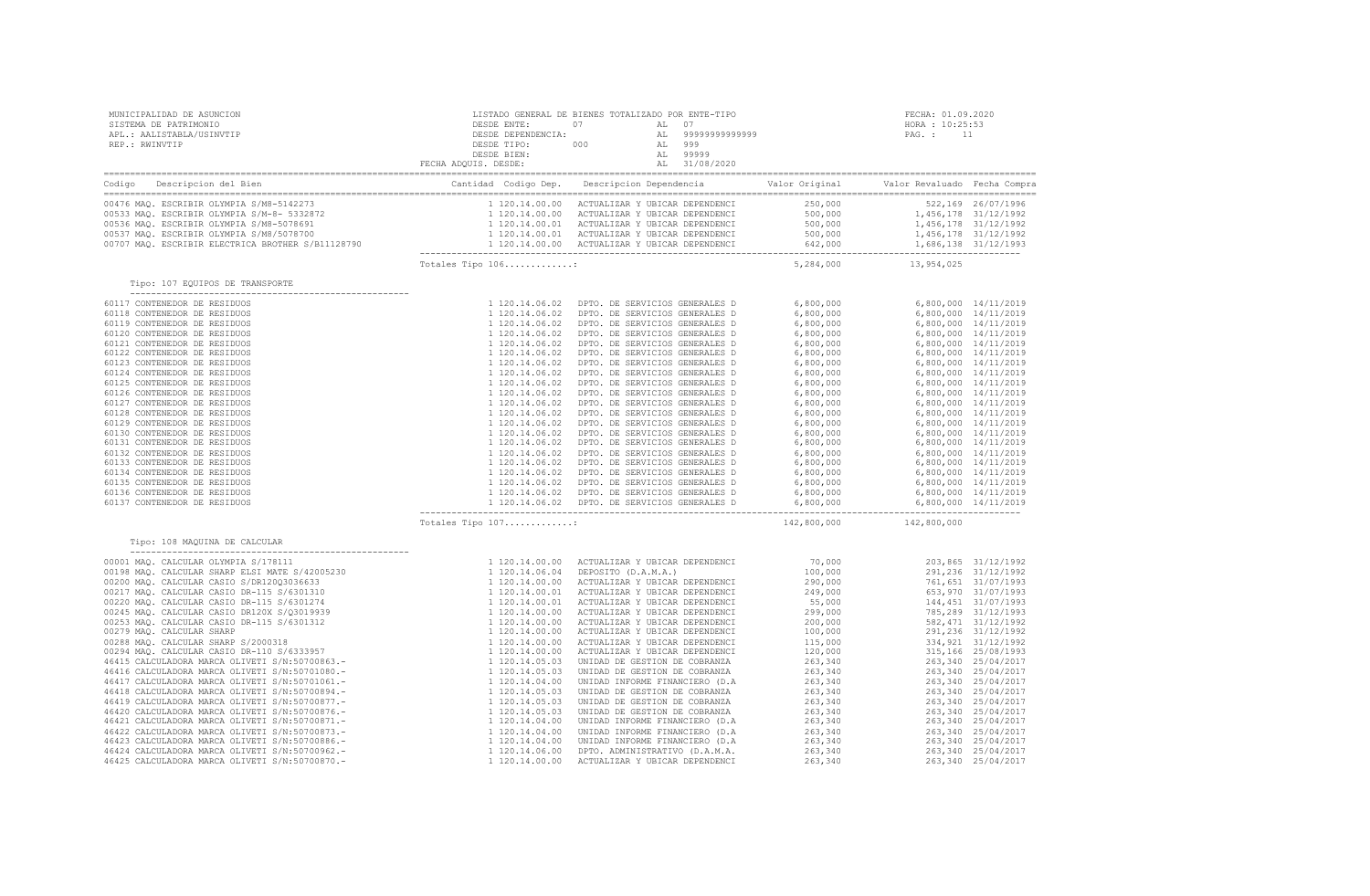| MUNICIPALIDAD DE ASUNCION<br>SISTEMA DE PATRIMONIO<br>APL.: AALISTABLA/USINVTIP<br>REP.: RWINVTIP                                                                                                                                                                                                                                                                                   | $\begin{tabular}{c c c c c} \multicolumn{4}{c}{\textbf{LISTADO GENERAL DE BIERES TOTALIZADO POR ENTE-TIFO} & \multicolumn{4}{c}{\textbf{FECHA: 01.09.202}} \\ \multicolumn{4}{c}{\textbf{DESDE ENTE:} & 07 \\ \multicolumn{4}{c}{\textbf{DESDE BIENE}} \\ \multicolumn{4}{c}{\textbf{DESDE BIENE}} \\ \multicolumn{4}{c}{\textbf{DESDE BIENE}} \\ \multicolumn{4}{c}{\textbf{DESDE BIENE}} \\ \multicolumn{4}{c}{\textbf{DESDE BIENE}} \\ \multicolumn{4}{c}{\text$ |                       | FECHA: 01.09.2020 |
|-------------------------------------------------------------------------------------------------------------------------------------------------------------------------------------------------------------------------------------------------------------------------------------------------------------------------------------------------------------------------------------|---------------------------------------------------------------------------------------------------------------------------------------------------------------------------------------------------------------------------------------------------------------------------------------------------------------------------------------------------------------------------------------------------------------------------------------------------------------------|-----------------------|-------------------|
| Codigo Descripcion del Bien de Marco de Marco Cantidad Codigo Dep. Descripcion Dependencia de Valor Original Valor Revaluado Fecha Compra                                                                                                                                                                                                                                           |                                                                                                                                                                                                                                                                                                                                                                                                                                                                     |                       |                   |
|                                                                                                                                                                                                                                                                                                                                                                                     |                                                                                                                                                                                                                                                                                                                                                                                                                                                                     |                       |                   |
|                                                                                                                                                                                                                                                                                                                                                                                     |                                                                                                                                                                                                                                                                                                                                                                                                                                                                     |                       |                   |
|                                                                                                                                                                                                                                                                                                                                                                                     |                                                                                                                                                                                                                                                                                                                                                                                                                                                                     |                       |                   |
|                                                                                                                                                                                                                                                                                                                                                                                     |                                                                                                                                                                                                                                                                                                                                                                                                                                                                     |                       |                   |
|                                                                                                                                                                                                                                                                                                                                                                                     |                                                                                                                                                                                                                                                                                                                                                                                                                                                                     |                       |                   |
|                                                                                                                                                                                                                                                                                                                                                                                     |                                                                                                                                                                                                                                                                                                                                                                                                                                                                     |                       |                   |
|                                                                                                                                                                                                                                                                                                                                                                                     |                                                                                                                                                                                                                                                                                                                                                                                                                                                                     |                       |                   |
|                                                                                                                                                                                                                                                                                                                                                                                     |                                                                                                                                                                                                                                                                                                                                                                                                                                                                     |                       |                   |
|                                                                                                                                                                                                                                                                                                                                                                                     |                                                                                                                                                                                                                                                                                                                                                                                                                                                                     |                       |                   |
|                                                                                                                                                                                                                                                                                                                                                                                     |                                                                                                                                                                                                                                                                                                                                                                                                                                                                     |                       |                   |
|                                                                                                                                                                                                                                                                                                                                                                                     |                                                                                                                                                                                                                                                                                                                                                                                                                                                                     |                       |                   |
|                                                                                                                                                                                                                                                                                                                                                                                     |                                                                                                                                                                                                                                                                                                                                                                                                                                                                     |                       |                   |
|                                                                                                                                                                                                                                                                                                                                                                                     |                                                                                                                                                                                                                                                                                                                                                                                                                                                                     |                       |                   |
|                                                                                                                                                                                                                                                                                                                                                                                     |                                                                                                                                                                                                                                                                                                                                                                                                                                                                     |                       |                   |
|                                                                                                                                                                                                                                                                                                                                                                                     |                                                                                                                                                                                                                                                                                                                                                                                                                                                                     |                       |                   |
|                                                                                                                                                                                                                                                                                                                                                                                     |                                                                                                                                                                                                                                                                                                                                                                                                                                                                     |                       |                   |
|                                                                                                                                                                                                                                                                                                                                                                                     |                                                                                                                                                                                                                                                                                                                                                                                                                                                                     |                       |                   |
|                                                                                                                                                                                                                                                                                                                                                                                     |                                                                                                                                                                                                                                                                                                                                                                                                                                                                     |                       |                   |
|                                                                                                                                                                                                                                                                                                                                                                                     |                                                                                                                                                                                                                                                                                                                                                                                                                                                                     |                       |                   |
|                                                                                                                                                                                                                                                                                                                                                                                     |                                                                                                                                                                                                                                                                                                                                                                                                                                                                     |                       |                   |
|                                                                                                                                                                                                                                                                                                                                                                                     |                                                                                                                                                                                                                                                                                                                                                                                                                                                                     |                       |                   |
|                                                                                                                                                                                                                                                                                                                                                                                     |                                                                                                                                                                                                                                                                                                                                                                                                                                                                     |                       |                   |
|                                                                                                                                                                                                                                                                                                                                                                                     |                                                                                                                                                                                                                                                                                                                                                                                                                                                                     |                       |                   |
|                                                                                                                                                                                                                                                                                                                                                                                     |                                                                                                                                                                                                                                                                                                                                                                                                                                                                     |                       |                   |
|                                                                                                                                                                                                                                                                                                                                                                                     |                                                                                                                                                                                                                                                                                                                                                                                                                                                                     |                       |                   |
|                                                                                                                                                                                                                                                                                                                                                                                     |                                                                                                                                                                                                                                                                                                                                                                                                                                                                     |                       |                   |
|                                                                                                                                                                                                                                                                                                                                                                                     |                                                                                                                                                                                                                                                                                                                                                                                                                                                                     |                       |                   |
|                                                                                                                                                                                                                                                                                                                                                                                     |                                                                                                                                                                                                                                                                                                                                                                                                                                                                     |                       |                   |
|                                                                                                                                                                                                                                                                                                                                                                                     |                                                                                                                                                                                                                                                                                                                                                                                                                                                                     |                       |                   |
|                                                                                                                                                                                                                                                                                                                                                                                     |                                                                                                                                                                                                                                                                                                                                                                                                                                                                     |                       |                   |
|                                                                                                                                                                                                                                                                                                                                                                                     |                                                                                                                                                                                                                                                                                                                                                                                                                                                                     |                       |                   |
|                                                                                                                                                                                                                                                                                                                                                                                     |                                                                                                                                                                                                                                                                                                                                                                                                                                                                     |                       |                   |
|                                                                                                                                                                                                                                                                                                                                                                                     |                                                                                                                                                                                                                                                                                                                                                                                                                                                                     |                       |                   |
|                                                                                                                                                                                                                                                                                                                                                                                     |                                                                                                                                                                                                                                                                                                                                                                                                                                                                     |                       |                   |
|                                                                                                                                                                                                                                                                                                                                                                                     |                                                                                                                                                                                                                                                                                                                                                                                                                                                                     |                       |                   |
|                                                                                                                                                                                                                                                                                                                                                                                     |                                                                                                                                                                                                                                                                                                                                                                                                                                                                     |                       |                   |
|                                                                                                                                                                                                                                                                                                                                                                                     |                                                                                                                                                                                                                                                                                                                                                                                                                                                                     |                       |                   |
|                                                                                                                                                                                                                                                                                                                                                                                     |                                                                                                                                                                                                                                                                                                                                                                                                                                                                     |                       |                   |
|                                                                                                                                                                                                                                                                                                                                                                                     | Totales Tipo 108:                                                                                                                                                                                                                                                                                                                                                                                                                                                   | 14,765,000 17,531,255 |                   |
| Tipo: 109 COMPUTADORAS                                                                                                                                                                                                                                                                                                                                                              |                                                                                                                                                                                                                                                                                                                                                                                                                                                                     |                       |                   |
| $\begin{tabular}{cccccc} \texttt{0.0011}\texttt{COMPTRION} \texttt{0.0012}\texttt{COMPTRION} \texttt{0.0011}\texttt{COMPTRION} \texttt{0.0011}\texttt{COMPTRION} \texttt{0.0011}\texttt{COMPTRION} \texttt{0.0011}\texttt{0.0012}\texttt{0.0012}\texttt{0.0013}\texttt{0.0013}\texttt{0.0014}\texttt{0.0011}\texttt{0.0011}\texttt{0.0011}\texttt{0.0011}\texttt{0.0011}\texttt{0.$ |                                                                                                                                                                                                                                                                                                                                                                                                                                                                     |                       |                   |
|                                                                                                                                                                                                                                                                                                                                                                                     |                                                                                                                                                                                                                                                                                                                                                                                                                                                                     |                       |                   |
|                                                                                                                                                                                                                                                                                                                                                                                     |                                                                                                                                                                                                                                                                                                                                                                                                                                                                     |                       |                   |
|                                                                                                                                                                                                                                                                                                                                                                                     |                                                                                                                                                                                                                                                                                                                                                                                                                                                                     |                       |                   |
|                                                                                                                                                                                                                                                                                                                                                                                     |                                                                                                                                                                                                                                                                                                                                                                                                                                                                     |                       |                   |
|                                                                                                                                                                                                                                                                                                                                                                                     |                                                                                                                                                                                                                                                                                                                                                                                                                                                                     |                       |                   |
|                                                                                                                                                                                                                                                                                                                                                                                     |                                                                                                                                                                                                                                                                                                                                                                                                                                                                     |                       |                   |
|                                                                                                                                                                                                                                                                                                                                                                                     |                                                                                                                                                                                                                                                                                                                                                                                                                                                                     |                       |                   |
|                                                                                                                                                                                                                                                                                                                                                                                     |                                                                                                                                                                                                                                                                                                                                                                                                                                                                     |                       |                   |
|                                                                                                                                                                                                                                                                                                                                                                                     |                                                                                                                                                                                                                                                                                                                                                                                                                                                                     |                       |                   |
|                                                                                                                                                                                                                                                                                                                                                                                     |                                                                                                                                                                                                                                                                                                                                                                                                                                                                     |                       |                   |
|                                                                                                                                                                                                                                                                                                                                                                                     |                                                                                                                                                                                                                                                                                                                                                                                                                                                                     |                       |                   |
|                                                                                                                                                                                                                                                                                                                                                                                     |                                                                                                                                                                                                                                                                                                                                                                                                                                                                     |                       |                   |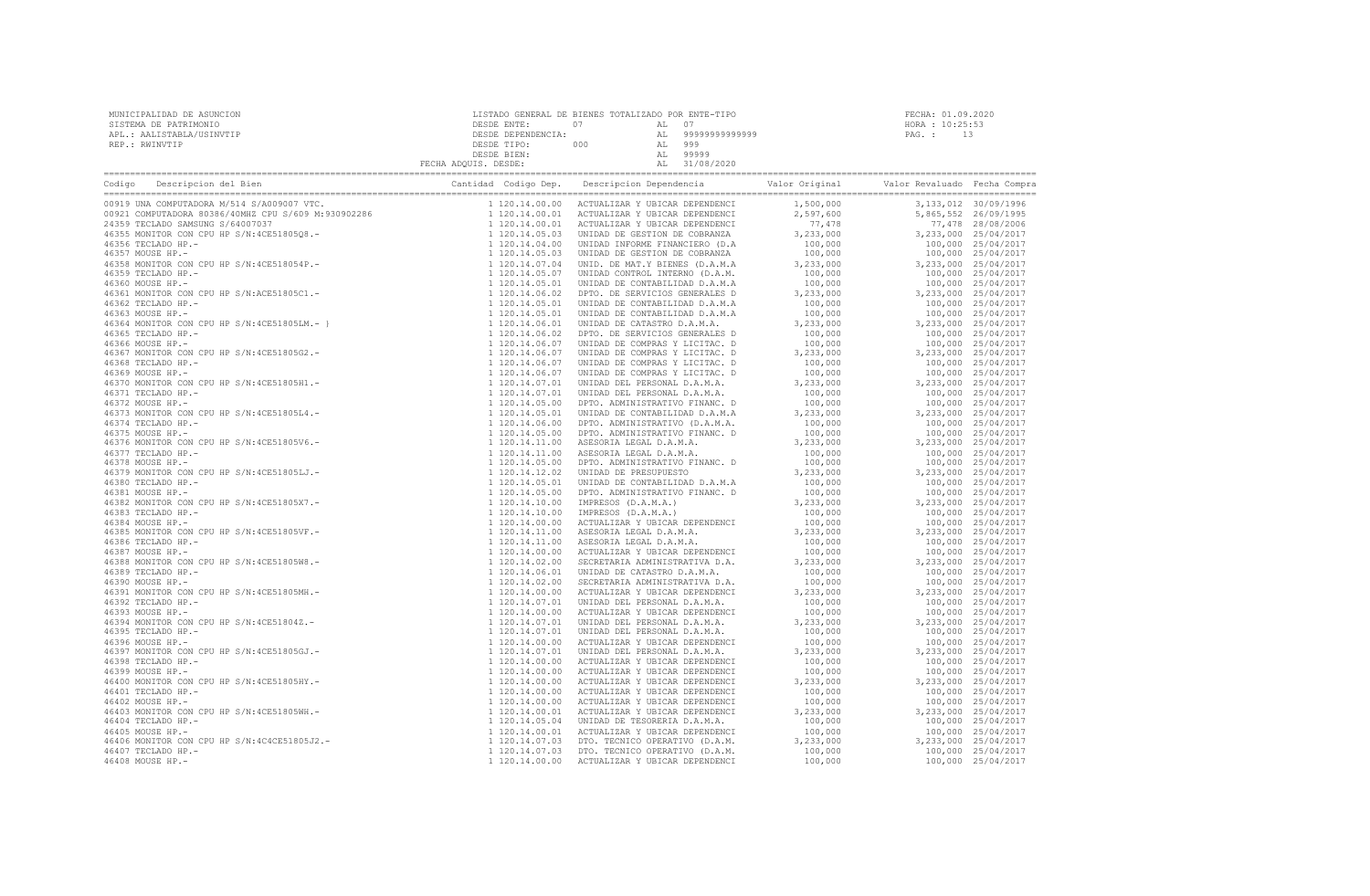| MUNICIPALIDAD DE ASUNCION<br>ALISTADO GENERE DE BIENES TOTALIZADO POR ENTE-TIPO FECHA: 01.09.2020<br>ALISTADA DE PARA I DESDE ENTE : ANISTANA DE SEDE ENTE I (1.09.2020<br>ALISTADA DESDE TIPO (1.09.2020 HORA : 10:25:53<br>PESDE TIP |  |  |  |
|----------------------------------------------------------------------------------------------------------------------------------------------------------------------------------------------------------------------------------------|--|--|--|
|                                                                                                                                                                                                                                        |  |  |  |
|                                                                                                                                                                                                                                        |  |  |  |
|                                                                                                                                                                                                                                        |  |  |  |
|                                                                                                                                                                                                                                        |  |  |  |
|                                                                                                                                                                                                                                        |  |  |  |
|                                                                                                                                                                                                                                        |  |  |  |
|                                                                                                                                                                                                                                        |  |  |  |
|                                                                                                                                                                                                                                        |  |  |  |
|                                                                                                                                                                                                                                        |  |  |  |
|                                                                                                                                                                                                                                        |  |  |  |
|                                                                                                                                                                                                                                        |  |  |  |
|                                                                                                                                                                                                                                        |  |  |  |
|                                                                                                                                                                                                                                        |  |  |  |
|                                                                                                                                                                                                                                        |  |  |  |
|                                                                                                                                                                                                                                        |  |  |  |
|                                                                                                                                                                                                                                        |  |  |  |
|                                                                                                                                                                                                                                        |  |  |  |
|                                                                                                                                                                                                                                        |  |  |  |
|                                                                                                                                                                                                                                        |  |  |  |
|                                                                                                                                                                                                                                        |  |  |  |
|                                                                                                                                                                                                                                        |  |  |  |
|                                                                                                                                                                                                                                        |  |  |  |
|                                                                                                                                                                                                                                        |  |  |  |
|                                                                                                                                                                                                                                        |  |  |  |
|                                                                                                                                                                                                                                        |  |  |  |
|                                                                                                                                                                                                                                        |  |  |  |
|                                                                                                                                                                                                                                        |  |  |  |
|                                                                                                                                                                                                                                        |  |  |  |
|                                                                                                                                                                                                                                        |  |  |  |
|                                                                                                                                                                                                                                        |  |  |  |
|                                                                                                                                                                                                                                        |  |  |  |
|                                                                                                                                                                                                                                        |  |  |  |
|                                                                                                                                                                                                                                        |  |  |  |
|                                                                                                                                                                                                                                        |  |  |  |
|                                                                                                                                                                                                                                        |  |  |  |
|                                                                                                                                                                                                                                        |  |  |  |
|                                                                                                                                                                                                                                        |  |  |  |
|                                                                                                                                                                                                                                        |  |  |  |
|                                                                                                                                                                                                                                        |  |  |  |
|                                                                                                                                                                                                                                        |  |  |  |
|                                                                                                                                                                                                                                        |  |  |  |
|                                                                                                                                                                                                                                        |  |  |  |
|                                                                                                                                                                                                                                        |  |  |  |
|                                                                                                                                                                                                                                        |  |  |  |
|                                                                                                                                                                                                                                        |  |  |  |
|                                                                                                                                                                                                                                        |  |  |  |
|                                                                                                                                                                                                                                        |  |  |  |
|                                                                                                                                                                                                                                        |  |  |  |
|                                                                                                                                                                                                                                        |  |  |  |
|                                                                                                                                                                                                                                        |  |  |  |
|                                                                                                                                                                                                                                        |  |  |  |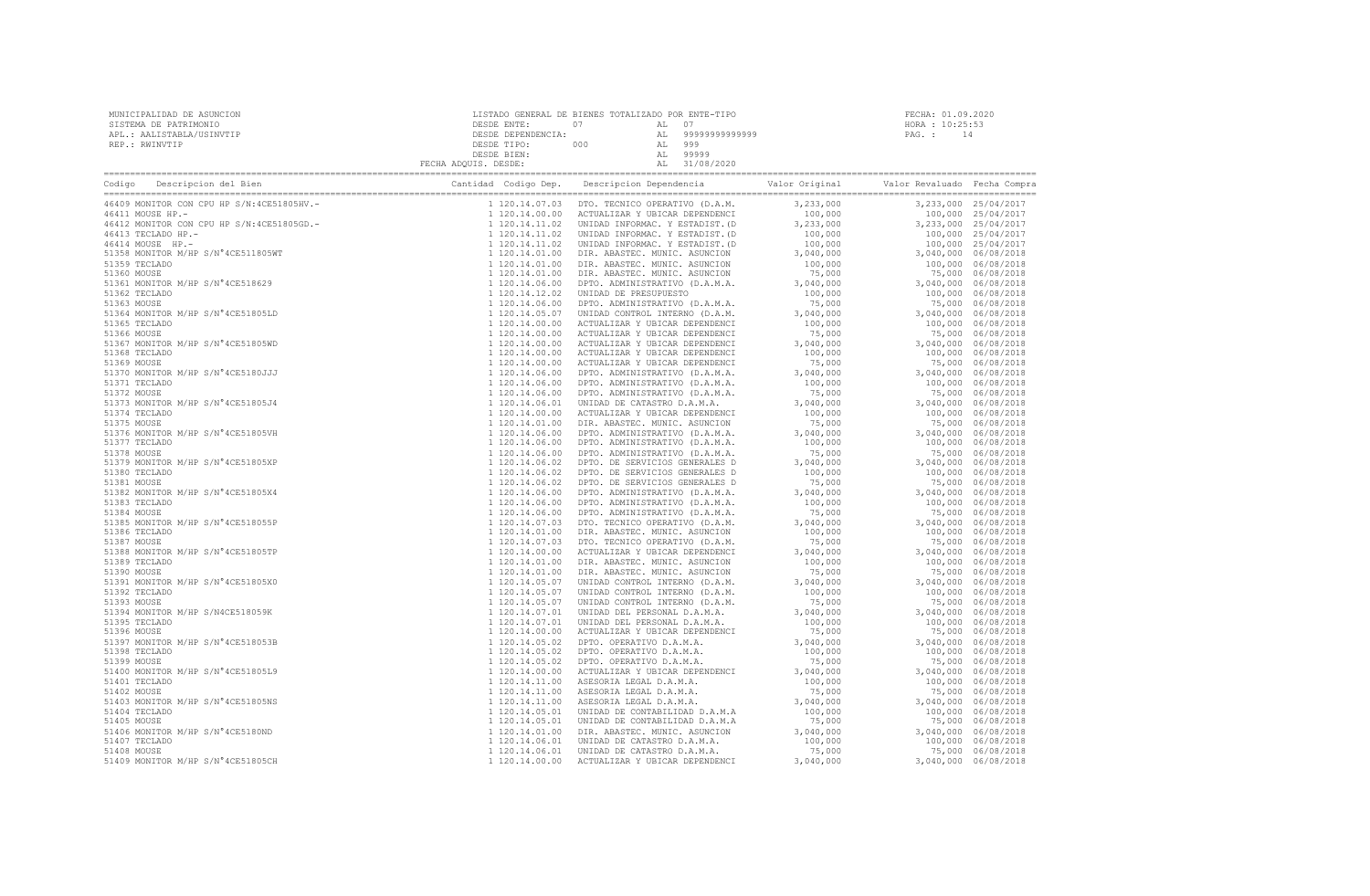| MUNICIPALIDAD DE ASUNCION<br>SISTEMA DE PATRIMONIO<br>APL.: AALISTABLA/USINVTIP<br>REP.: RWINVTIP                                                                                                                                                                                                                                                          |                   |                                               |                         | FECHA: 01.09.2020     |                      |
|------------------------------------------------------------------------------------------------------------------------------------------------------------------------------------------------------------------------------------------------------------------------------------------------------------------------------------------------------------|-------------------|-----------------------------------------------|-------------------------|-----------------------|----------------------|
|                                                                                                                                                                                                                                                                                                                                                            |                   |                                               |                         |                       |                      |
|                                                                                                                                                                                                                                                                                                                                                            |                   |                                               |                         |                       |                      |
|                                                                                                                                                                                                                                                                                                                                                            |                   |                                               |                         |                       |                      |
|                                                                                                                                                                                                                                                                                                                                                            |                   |                                               |                         |                       |                      |
|                                                                                                                                                                                                                                                                                                                                                            |                   |                                               |                         |                       |                      |
|                                                                                                                                                                                                                                                                                                                                                            |                   |                                               |                         |                       |                      |
|                                                                                                                                                                                                                                                                                                                                                            |                   |                                               |                         |                       |                      |
|                                                                                                                                                                                                                                                                                                                                                            |                   |                                               |                         |                       |                      |
|                                                                                                                                                                                                                                                                                                                                                            |                   |                                               |                         |                       |                      |
|                                                                                                                                                                                                                                                                                                                                                            |                   |                                               |                         |                       |                      |
|                                                                                                                                                                                                                                                                                                                                                            |                   |                                               |                         |                       |                      |
|                                                                                                                                                                                                                                                                                                                                                            |                   |                                               |                         |                       |                      |
|                                                                                                                                                                                                                                                                                                                                                            |                   |                                               |                         |                       |                      |
|                                                                                                                                                                                                                                                                                                                                                            |                   |                                               |                         |                       |                      |
|                                                                                                                                                                                                                                                                                                                                                            | Totales Tipo 109: |                                               | 206,008,257 238,078,360 |                       |                      |
| Tipo: 110 IMPRESORAS                                                                                                                                                                                                                                                                                                                                       |                   |                                               |                         |                       |                      |
|                                                                                                                                                                                                                                                                                                                                                            |                   |                                               |                         |                       |                      |
|                                                                                                                                                                                                                                                                                                                                                            |                   |                                               |                         |                       |                      |
|                                                                                                                                                                                                                                                                                                                                                            |                   |                                               |                         |                       |                      |
|                                                                                                                                                                                                                                                                                                                                                            |                   |                                               |                         |                       |                      |
|                                                                                                                                                                                                                                                                                                                                                            |                   |                                               |                         |                       |                      |
|                                                                                                                                                                                                                                                                                                                                                            |                   |                                               |                         |                       |                      |
|                                                                                                                                                                                                                                                                                                                                                            |                   |                                               |                         |                       |                      |
|                                                                                                                                                                                                                                                                                                                                                            |                   |                                               |                         |                       |                      |
|                                                                                                                                                                                                                                                                                                                                                            |                   |                                               |                         |                       |                      |
|                                                                                                                                                                                                                                                                                                                                                            |                   |                                               |                         |                       |                      |
|                                                                                                                                                                                                                                                                                                                                                            |                   |                                               |                         |                       |                      |
|                                                                                                                                                                                                                                                                                                                                                            |                   |                                               |                         |                       |                      |
|                                                                                                                                                                                                                                                                                                                                                            |                   |                                               |                         |                       |                      |
|                                                                                                                                                                                                                                                                                                                                                            |                   |                                               |                         |                       |                      |
|                                                                                                                                                                                                                                                                                                                                                            |                   |                                               |                         |                       |                      |
|                                                                                                                                                                                                                                                                                                                                                            |                   |                                               |                         |                       |                      |
|                                                                                                                                                                                                                                                                                                                                                            |                   | Totales Tipo 110:                             |                         | 40,977,466 62,062,011 |                      |
| Tipo: 111 ELEMENTOS DE COMPUTADORAS                                                                                                                                                                                                                                                                                                                        |                   |                                               |                         |                       |                      |
|                                                                                                                                                                                                                                                                                                                                                            |                   |                                               |                         |                       |                      |
|                                                                                                                                                                                                                                                                                                                                                            |                   |                                               |                         |                       |                      |
|                                                                                                                                                                                                                                                                                                                                                            |                   |                                               |                         |                       |                      |
|                                                                                                                                                                                                                                                                                                                                                            |                   |                                               |                         |                       |                      |
|                                                                                                                                                                                                                                                                                                                                                            |                   |                                               |                         |                       |                      |
| $\begin{array}{cccccccc} 0.0032 & \text{MOED} & \text{TELEVIT SHTCH T3000} & 58455 & \text{TOPEIN T4T3000} & 58455 & \text{TOPEIN T4T3000} & 58455 & \text{TOPEIN T4T3000} & 5855 & \text{TOPEIN T41000} & 5855 & \text{TOPEIN T41000} & 5855 & \text{TOPEIN T41000} & 5855 & \text{TOPEIN T41000} & 5855 & \text{TOPEIN T41000} & 5855 & \text{TOPEIN T4$ |                   |                                               |                         |                       |                      |
|                                                                                                                                                                                                                                                                                                                                                            | Totales Tipo 111: | $17,815,752$ 21,326,370                       |                         |                       |                      |
| Tipo: 112 FOTOCOPIADORAS                                                                                                                                                                                                                                                                                                                                   |                   |                                               |                         |                       |                      |
| 46472 FOTOCOPIADORA KONICA S/N:A0FD021016283.-                                                                                                                                                                                                                                                                                                             |                   | 1 120.14.05.00 DPTO. ADMINISTRATIVO FINANC. D | 6,000,000               |                       | 6,000,000 25/04/2017 |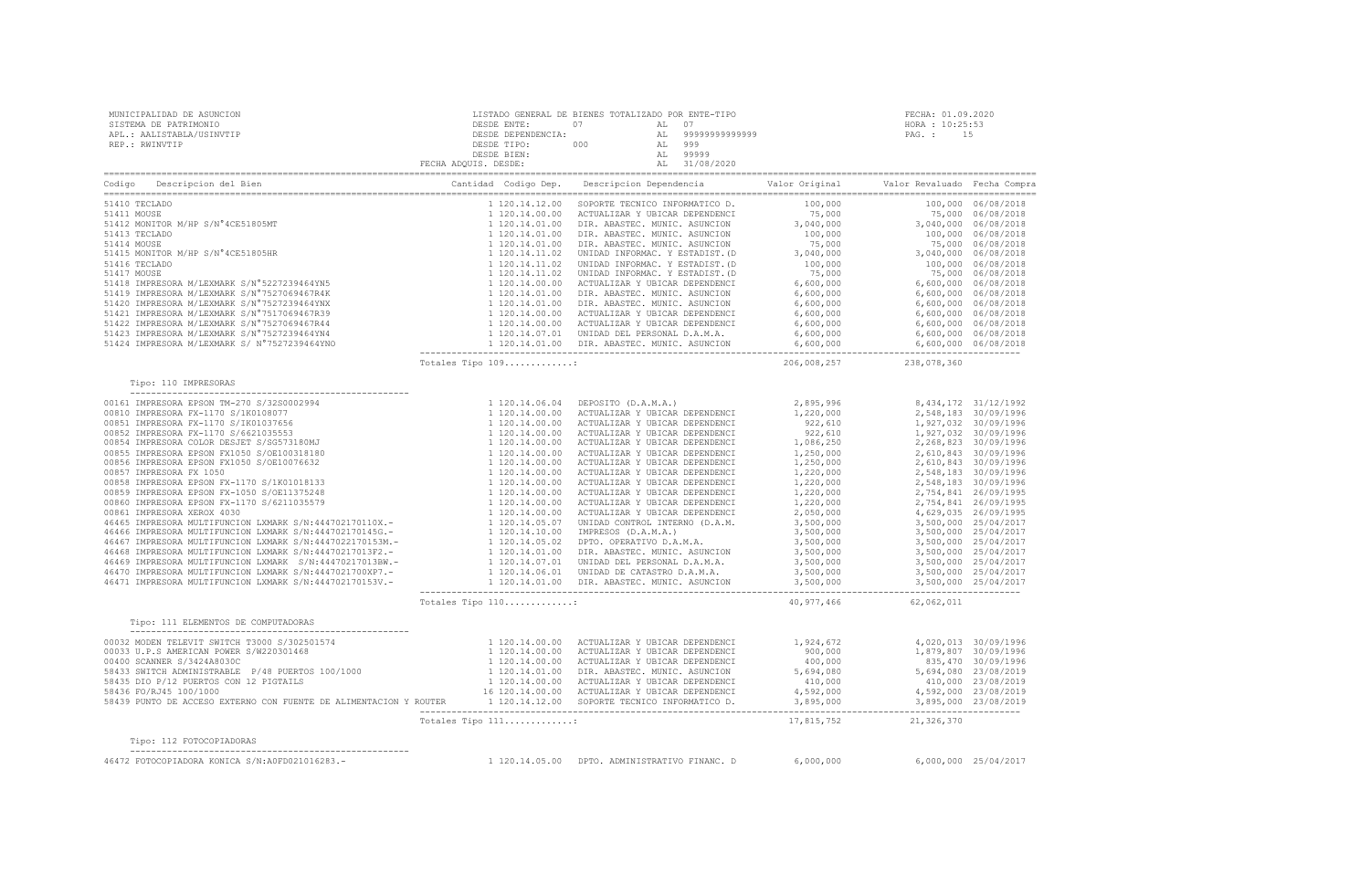| MUNICIPALIDAD DE ASUNCION<br>SISTEMA DE PATRIMONIO<br>APL.: AALISTABLA/USINVTIP<br>REP.: RWINVTIP                                         |                   | LISTADO GENERAL DE BIENES TOTALIZADO POR ENTE-TIPO                                     |           | FECHA: 01.09.2020<br>HORA : 10:25:53<br>PAG.: 16 |  |
|-------------------------------------------------------------------------------------------------------------------------------------------|-------------------|----------------------------------------------------------------------------------------|-----------|--------------------------------------------------|--|
| Codigo Descripcion del Bien de Marco de Marco Cantidad Codigo Dep. Descripcion Dependencia de Valor Original Valor Revaluado Fecha Compra |                   |                                                                                        |           |                                                  |  |
| 46473 FOTOCOPIADORA KONICA S/N:A0FD021016291.-                                                                                            |                   | 1 120.14.00.00 ACTUALIZAR Y UBICAR DEPENDENCI 6,000,000 6,000,000 6,000,000 25/04/2017 |           |                                                  |  |
|                                                                                                                                           | Totales Tipo 112: |                                                                                        |           | 12,000,000 12,000,000                            |  |
| Tipo: 113 ALFOMBRAS Y CORTINADOS                                                                                                          |                   |                                                                                        |           |                                                  |  |
| 00004 JGO.DE CORTINADO                                                                                                                    |                   | 1 120.14.00.00 ACTUALIZAR Y UBICAR DEPENDENCI 75,460 219,766 31/12/1992                |           |                                                  |  |
|                                                                                                                                           | Totales Tipo 113: |                                                                                        | 75,460    | 219,766                                          |  |
| Tipo: 114 ELEMENTOS DE OFICINA                                                                                                            |                   |                                                                                        |           |                                                  |  |
|                                                                                                                                           |                   |                                                                                        |           |                                                  |  |
|                                                                                                                                           |                   |                                                                                        |           |                                                  |  |
|                                                                                                                                           |                   |                                                                                        |           |                                                  |  |
|                                                                                                                                           |                   |                                                                                        |           |                                                  |  |
|                                                                                                                                           |                   |                                                                                        |           |                                                  |  |
|                                                                                                                                           |                   |                                                                                        |           |                                                  |  |
|                                                                                                                                           |                   |                                                                                        |           |                                                  |  |
|                                                                                                                                           |                   |                                                                                        |           |                                                  |  |
|                                                                                                                                           |                   |                                                                                        |           |                                                  |  |
|                                                                                                                                           |                   |                                                                                        |           |                                                  |  |
|                                                                                                                                           |                   |                                                                                        |           |                                                  |  |
|                                                                                                                                           |                   |                                                                                        |           |                                                  |  |
|                                                                                                                                           |                   |                                                                                        |           |                                                  |  |
|                                                                                                                                           |                   |                                                                                        |           |                                                  |  |
|                                                                                                                                           |                   |                                                                                        |           |                                                  |  |
|                                                                                                                                           |                   |                                                                                        |           |                                                  |  |
|                                                                                                                                           |                   |                                                                                        |           |                                                  |  |
|                                                                                                                                           |                   |                                                                                        |           |                                                  |  |
|                                                                                                                                           |                   |                                                                                        |           |                                                  |  |
|                                                                                                                                           |                   |                                                                                        |           |                                                  |  |
|                                                                                                                                           |                   |                                                                                        |           |                                                  |  |
|                                                                                                                                           |                   |                                                                                        |           |                                                  |  |
|                                                                                                                                           |                   |                                                                                        |           |                                                  |  |
|                                                                                                                                           | Totales Tipo 114: |                                                                                        | 5,764,960 | 14,249,547                                       |  |
| Tipo: 116 MAQ. DE CONSTRUCCION                                                                                                            |                   |                                                                                        |           |                                                  |  |
| 00180 MEZCLADORA DE CEMENTO                                                                                                               |                   | 1 120.14.00.00 ACTUALIZAR Y UBICAR DEPENDENCI 500,000 1,044,337 30/09/1996             |           |                                                  |  |
|                                                                                                                                           | Totales Tipo 116: |                                                                                        | 500,000   | 1,044,337                                        |  |
| Tipo: 117 MAQ. AGRICOLAS Y FORESTALES                                                                                                     |                   |                                                                                        |           |                                                  |  |
|                                                                                                                                           |                   |                                                                                        |           |                                                  |  |
| 00058 DESMALEZADORA                                                                                                                       |                   |                                                                                        |           |                                                  |  |
| 27793 PULVERIZADOR BRUDDEN MOCHILA 12.5 LTS                                                                                               |                   |                                                                                        |           |                                                  |  |
| 27794 PULVERIZADOR BRUDDEN MOCHILA 12.5 LTS<br>27795 PULVERIZADOR BRUDEEN MOCHILA 12.5 LTS                                                |                   |                                                                                        |           |                                                  |  |
| 27796 PULVERIZADOR BRUDDEN MOCHILA 12.5 LTS                                                                                               |                   |                                                                                        |           |                                                  |  |
| 27797 PULVERIZADOR BRUDDEN MOCHILA 12.5 LTS                                                                                               |                   |                                                                                        |           |                                                  |  |
| 27798 PULVERIZADOR BRUDDEN MOCHILA 12.5 LTS                                                                                               |                   |                                                                                        |           |                                                  |  |
| 27799 PULVERIZADOR BRUDDEN MOCHILA 12.5 LTS                                                                                               |                   |                                                                                        |           |                                                  |  |
| 27800 PULVERIZADOR BRUDDEN MOCHILA 12.5 LTS                                                                                               |                   |                                                                                        |           |                                                  |  |
| 27801 PULVERIZADOR BRUDDEN MOCHILA 12.5 LTS                                                                                               |                   |                                                                                        |           |                                                  |  |
|                                                                                                                                           |                   |                                                                                        |           |                                                  |  |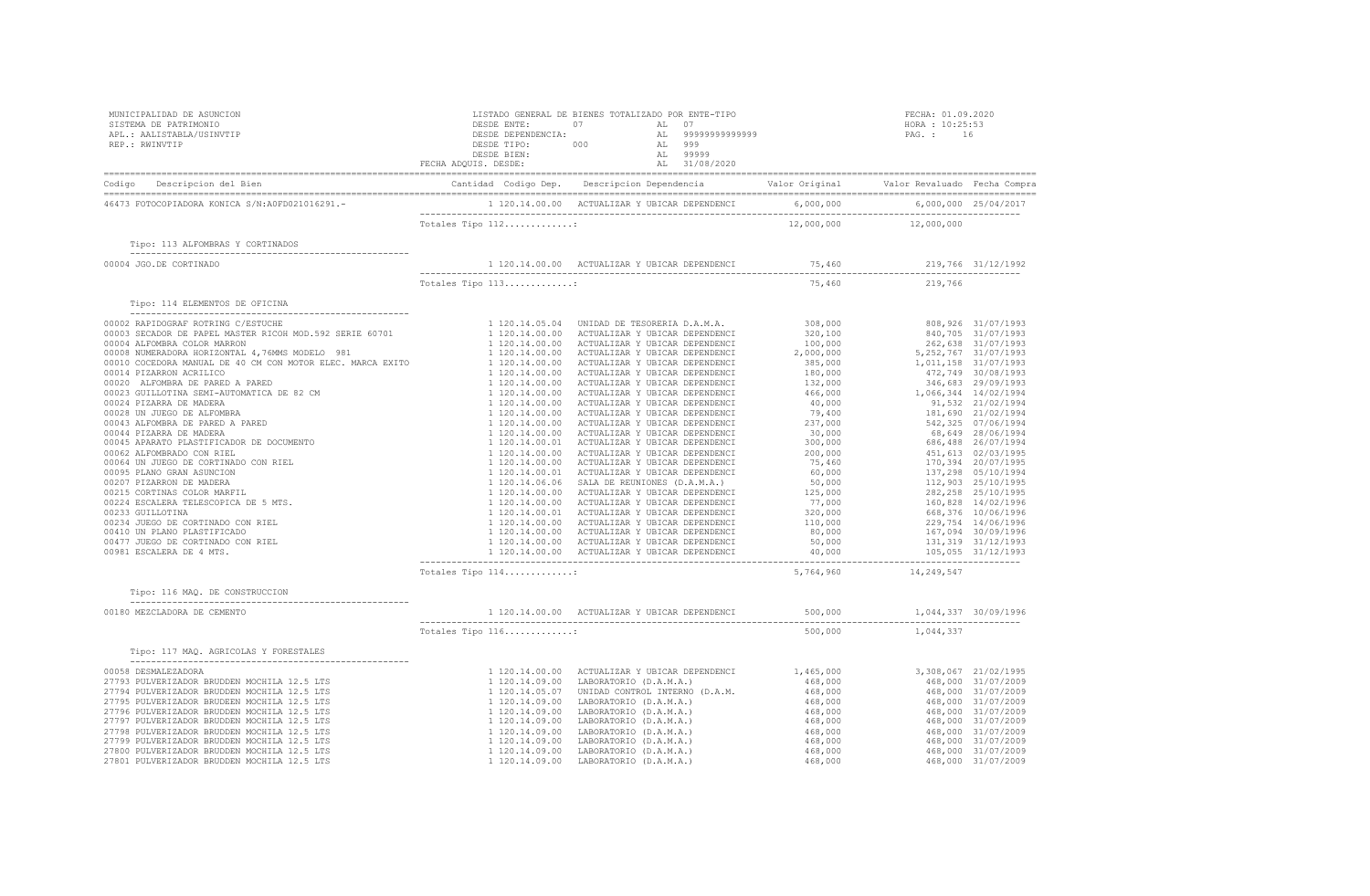| MUNICIPALIDAD DE ASUNCION<br>LISTADO GENERAL DE BIENES TOTALIZADO POR ENTE-TIPO<br>DESDE DEFENDENCIA: AL 99999999999999<br>DESDE DEFENDENCIA: AL 99999999999999<br>DESDE TIPO: 000 AL 9999<br>DESDE TIPO: AL 99999<br>DESDE BIEN: ADQUIS. DESDE: AL 31/08/2020<br>SISTEMA DE PATRIMONIO<br>APL.: AALISTABLA/USINVTIP<br>REP.: RWINVTIP |                   | LISTADO GENERAL DE BIENES TOTALIZADO POR ENTE-TIPO |  | FECHA: 01.09.2020<br>HORA : 10:25:53<br>PAG. : 17 |  |
|----------------------------------------------------------------------------------------------------------------------------------------------------------------------------------------------------------------------------------------------------------------------------------------------------------------------------------------|-------------------|----------------------------------------------------|--|---------------------------------------------------|--|
| Codigo Descripcion del Bien de Marco de Marco Cantidad Codigo Dep. Descripcion Dependencia de Valor Original Valor Revaluado Fecha Compra                                                                                                                                                                                              |                   |                                                    |  |                                                   |  |
|                                                                                                                                                                                                                                                                                                                                        |                   |                                                    |  |                                                   |  |
|                                                                                                                                                                                                                                                                                                                                        | Totales Tipo 117: |                                                    |  | $6,613,000$ 8,456,067                             |  |
| Tipo: 118 MAQ. INDUSTRIAS VARIAS                                                                                                                                                                                                                                                                                                       |                   |                                                    |  |                                                   |  |
|                                                                                                                                                                                                                                                                                                                                        |                   |                                                    |  |                                                   |  |
|                                                                                                                                                                                                                                                                                                                                        | Totales Tipo 118: |                                                    |  | 36,782,560 64,165,847                             |  |
| Tipo: 119 EQUIPOS USO MEDICO                                                                                                                                                                                                                                                                                                           |                   |                                                    |  |                                                   |  |
| 00536 BOTIQUIN DE PRIMEROS AUXILIOS                                                                                                                                                                                                                                                                                                    |                   |                                                    |  |                                                   |  |
|                                                                                                                                                                                                                                                                                                                                        |                   |                                                    |  |                                                   |  |
| Tipo: 120 EQUIPOS ELECTRICOS                                                                                                                                                                                                                                                                                                           |                   |                                                    |  |                                                   |  |
|                                                                                                                                                                                                                                                                                                                                        |                   |                                                    |  |                                                   |  |
|                                                                                                                                                                                                                                                                                                                                        | Totales Tipo 120  |                                                    |  | 496, 447, 307 508, 463, 403                       |  |
| Tipo: 121 APARATOS TELEFONICOS<br>00024 Un aparato marca Siemens                                                                                                                                                                                                                                                                       |                   |                                                    |  |                                                   |  |
| ------------------------<br>:<br>:onic<br>00033 TELEFONO MARCA SIEMENS<br>00096 UN TELEFONO A DISCO SIEMENS<br>00288 TELEFONO SIEMENS<br>00584 CENTRALITA DISTRIBUIDOR PANASONIC                                                                                                                                                       |                   |                                                    |  |                                                   |  |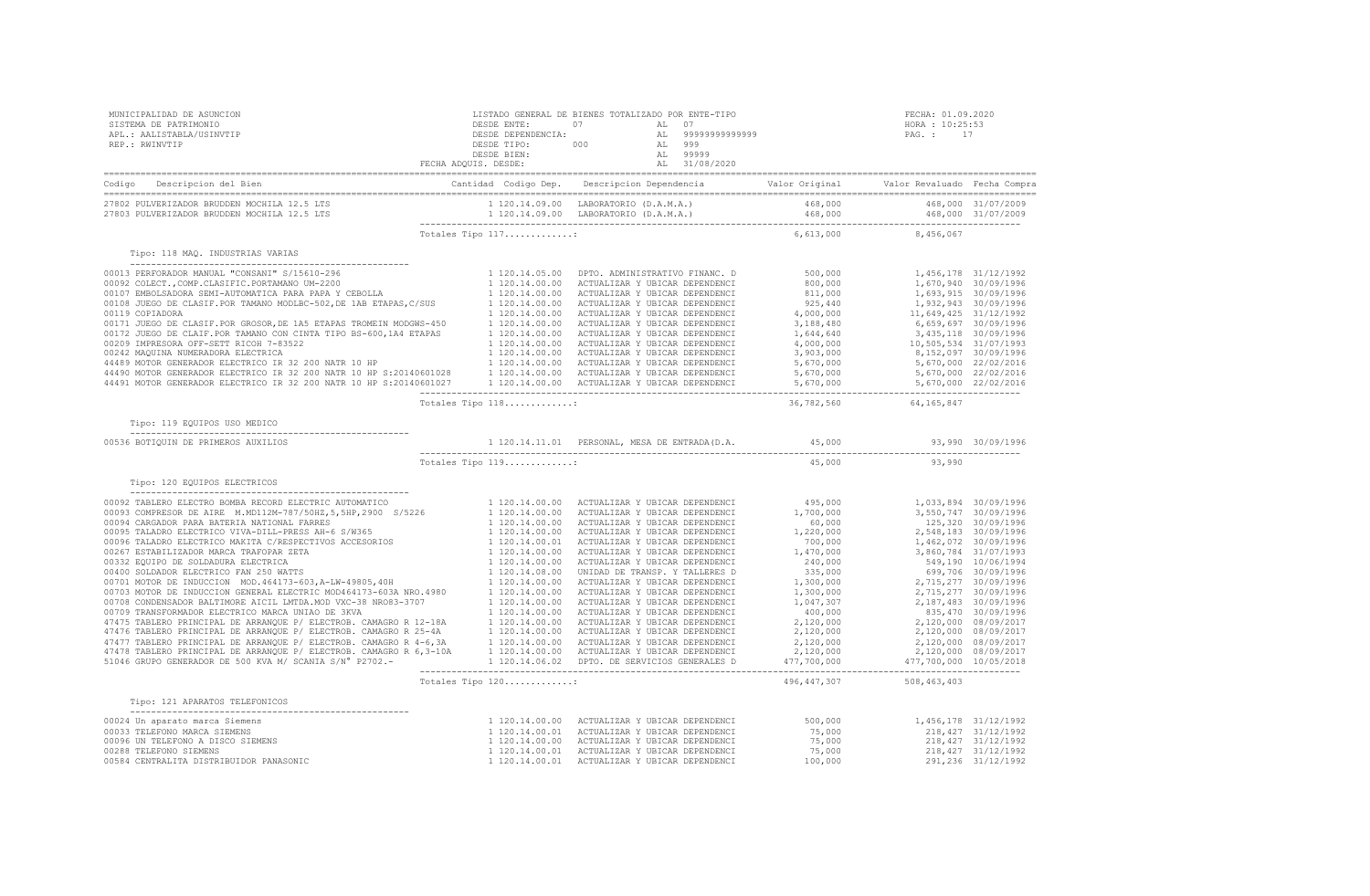| Tipo: 122 RADIALES Y TELEVISIVAS |  |  |  |
|----------------------------------|--|--|--|
|                                  |  |  |  |
|                                  |  |  |  |
|                                  |  |  |  |
|                                  |  |  |  |
|                                  |  |  |  |
|                                  |  |  |  |
|                                  |  |  |  |
|                                  |  |  |  |
|                                  |  |  |  |
|                                  |  |  |  |
|                                  |  |  |  |
|                                  |  |  |  |
|                                  |  |  |  |
|                                  |  |  |  |
|                                  |  |  |  |
|                                  |  |  |  |
|                                  |  |  |  |
|                                  |  |  |  |
|                                  |  |  |  |
|                                  |  |  |  |
|                                  |  |  |  |
|                                  |  |  |  |
|                                  |  |  |  |
|                                  |  |  |  |
|                                  |  |  |  |
|                                  |  |  |  |
|                                  |  |  |  |
|                                  |  |  |  |
|                                  |  |  |  |
|                                  |  |  |  |
|                                  |  |  |  |
|                                  |  |  |  |
|                                  |  |  |  |
|                                  |  |  |  |
|                                  |  |  |  |
|                                  |  |  |  |
|                                  |  |  |  |
|                                  |  |  |  |
|                                  |  |  |  |
|                                  |  |  |  |
|                                  |  |  |  |
|                                  |  |  |  |
|                                  |  |  |  |
|                                  |  |  |  |
|                                  |  |  |  |
|                                  |  |  |  |
|                                  |  |  |  |
|                                  |  |  |  |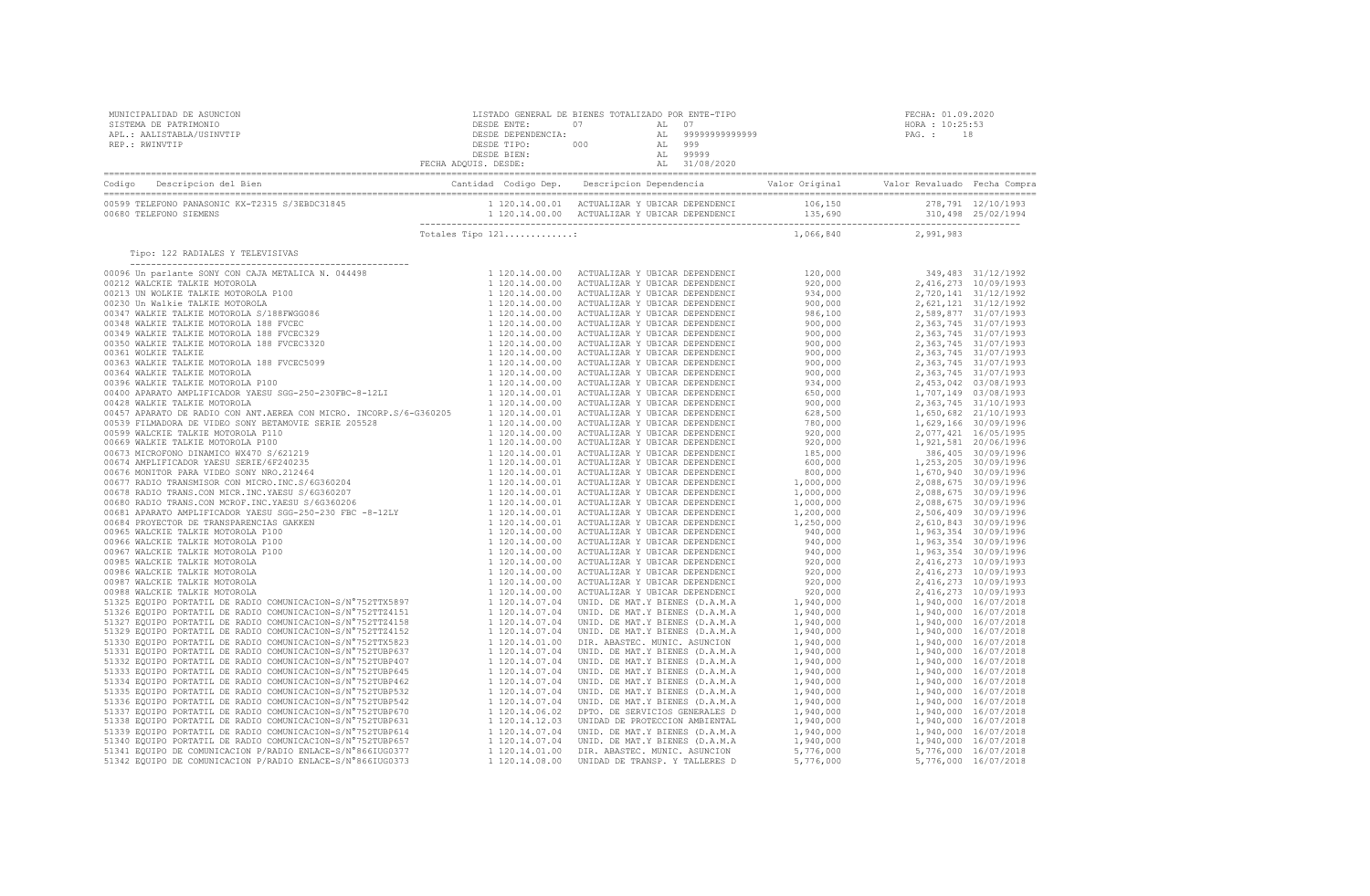| MUNICIPALIDAD DE ASUNCION<br>SISTEMA DE PATRIMONIO<br>APL.: AALISTABLA/USINVTIP<br>REP.: RWINVTIP                                                                                                                                        |                      | $\begin{tabular}{l c c c c c} \multicolumn{1}{c}{\textbf{LISTADO} GENERAL DE BIERES TOTALIZADO POR ENTE-TIFO} & \multicolumn{1}{c}{\textbf{FECHA: 01.09.2}} \\ \multicolumn{1}{c}{\textbf{DESDE ENTE:} & 07 & \multicolumn{1}{c}{\textbf{AL} & 07} & \multicolumn{1}{c}{\textbf{BCSDE} ENTE} \\ \multicolumn{1}{c}{\textbf{DESDE} ENTE} & 000 & \multicolumn{1}{c}{\textbf{AL} & 999} \\ \multicolumn{1}{c}{\textbf{DESDE} ENPENEDC:} &$ |             | FECHA: 01.09.2020<br>HORA : 10:25:53 |  |
|------------------------------------------------------------------------------------------------------------------------------------------------------------------------------------------------------------------------------------------|----------------------|------------------------------------------------------------------------------------------------------------------------------------------------------------------------------------------------------------------------------------------------------------------------------------------------------------------------------------------------------------------------------------------------------------------------------------------|-------------|--------------------------------------|--|
| Codigo Descripcion del Bien (Compra Cantidad Codigo Dep. Descripcion Dependencia Valor Original Valor Revaluado Fecha Compra Cantidad Codigo Dep. Descripcion Dependencia Valor Original Valor Revaluado Fecha Compra Cantidad<br>Codigo |                      |                                                                                                                                                                                                                                                                                                                                                                                                                                          |             |                                      |  |
| 51343 EQUIPO DE COMUNICACION P/RADIO ENLACE-S/N°866IUGO362 (1992). 120.14.06.00 DPTO. ADMINISTRATIVO (D.A.M.A. 5,776,000 5,776,000 5,776,000 16/07/2018<br>51344 EQUIPO DE COMUNICACION P/RADIO ENLACE-S/N°866IUGO361 (1992). 199        |                      |                                                                                                                                                                                                                                                                                                                                                                                                                                          |             |                                      |  |
|                                                                                                                                                                                                                                          | Totales Tipo 122:    |                                                                                                                                                                                                                                                                                                                                                                                                                                          |             | 80,731,600 121,135,131               |  |
| Tipo: 123 REFRIGERACION Y CALEFACCION                                                                                                                                                                                                    |                      |                                                                                                                                                                                                                                                                                                                                                                                                                                          |             |                                      |  |
|                                                                                                                                                                                                                                          |                      |                                                                                                                                                                                                                                                                                                                                                                                                                                          |             |                                      |  |
|                                                                                                                                                                                                                                          | Totales Tipo $123$ : |                                                                                                                                                                                                                                                                                                                                                                                                                                          |             | 26,088,975 58,762,658                |  |
| Tipo: 124 PROVISION DE AGUA                                                                                                                                                                                                              |                      |                                                                                                                                                                                                                                                                                                                                                                                                                                          |             |                                      |  |
| The Houston R.M. (1997) REMARK RESERVE AND MANUSING THE CONTINUES IN A 2000 1993 (1997) 2000 1993 (1997) 2000 1993 (1997) 2000 1993 (1997) 2000 1993 (1997) 2000 1993 (1997) 2000 1993 (1997) 2000 1993 (1997) 2000 1993 (199            |                      |                                                                                                                                                                                                                                                                                                                                                                                                                                          |             |                                      |  |
|                                                                                                                                                                                                                                          | Totales Tipo 124:    |                                                                                                                                                                                                                                                                                                                                                                                                                                          | 204,389,800 | 210, 426, 500                        |  |

 Tipo: 125 SERVICIOS DE INCENDIO -----------------------------------------------------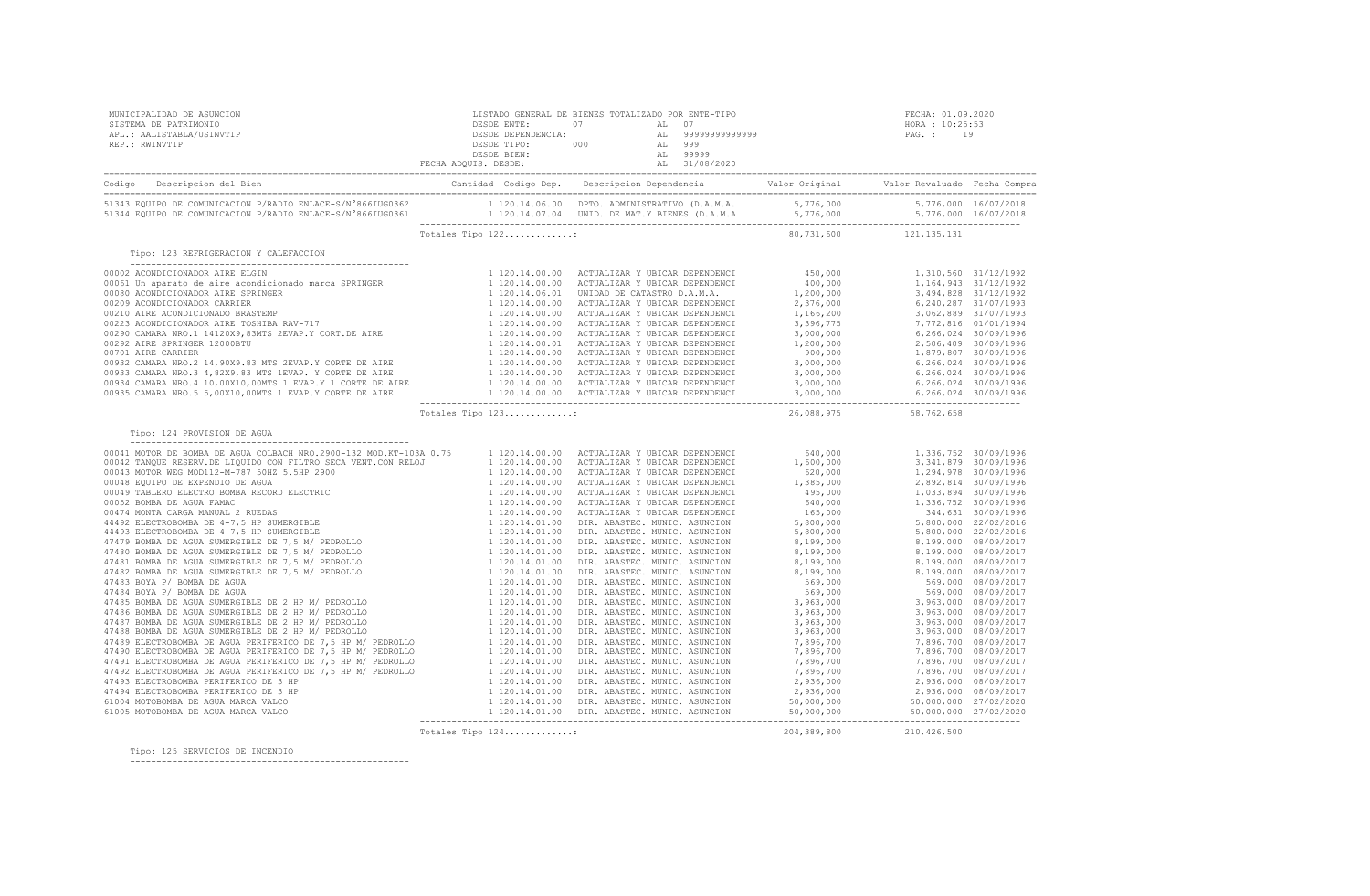| MUNICIPALIDAD DE ASUNCION<br>SISTEMA DE PATRIMONIO<br>APL.: AALISTABLA/USINVTIP<br>REP.: RWINVTIP                                                                                                                                                                    |                   |  | FECHA: 01.09.2020   |
|----------------------------------------------------------------------------------------------------------------------------------------------------------------------------------------------------------------------------------------------------------------------|-------------------|--|---------------------|
| Codigo Descripcion del Bien de Marco de Marco Cantidad Codigo Dep. Descripcion Dependencia de Valor Original Valor Revaluado Fecha Compra                                                                                                                            |                   |  |                     |
|                                                                                                                                                                                                                                                                      |                   |  |                     |
|                                                                                                                                                                                                                                                                      |                   |  |                     |
|                                                                                                                                                                                                                                                                      |                   |  |                     |
|                                                                                                                                                                                                                                                                      |                   |  |                     |
|                                                                                                                                                                                                                                                                      |                   |  |                     |
|                                                                                                                                                                                                                                                                      |                   |  |                     |
|                                                                                                                                                                                                                                                                      |                   |  |                     |
|                                                                                                                                                                                                                                                                      |                   |  |                     |
|                                                                                                                                                                                                                                                                      |                   |  |                     |
|                                                                                                                                                                                                                                                                      |                   |  |                     |
|                                                                                                                                                                                                                                                                      |                   |  |                     |
|                                                                                                                                                                                                                                                                      |                   |  |                     |
|                                                                                                                                                                                                                                                                      |                   |  |                     |
|                                                                                                                                                                                                                                                                      |                   |  |                     |
|                                                                                                                                                                                                                                                                      |                   |  |                     |
|                                                                                                                                                                                                                                                                      |                   |  |                     |
|                                                                                                                                                                                                                                                                      |                   |  |                     |
|                                                                                                                                                                                                                                                                      |                   |  |                     |
|                                                                                                                                                                                                                                                                      |                   |  |                     |
|                                                                                                                                                                                                                                                                      |                   |  |                     |
|                                                                                                                                                                                                                                                                      |                   |  |                     |
|                                                                                                                                                                                                                                                                      |                   |  |                     |
|                                                                                                                                                                                                                                                                      |                   |  |                     |
|                                                                                                                                                                                                                                                                      |                   |  |                     |
|                                                                                                                                                                                                                                                                      |                   |  |                     |
|                                                                                                                                                                                                                                                                      |                   |  |                     |
|                                                                                                                                                                                                                                                                      |                   |  |                     |
|                                                                                                                                                                                                                                                                      |                   |  |                     |
|                                                                                                                                                                                                                                                                      |                   |  |                     |
|                                                                                                                                                                                                                                                                      |                   |  |                     |
|                                                                                                                                                                                                                                                                      | Totales Tipo 125: |  | 7,792,300 8,541,209 |
| Tipo: 126 HERRAMIENTAS OBRAS DIVERSAS                                                                                                                                                                                                                                |                   |  |                     |
|                                                                                                                                                                                                                                                                      |                   |  |                     |
|                                                                                                                                                                                                                                                                      |                   |  |                     |
|                                                                                                                                                                                                                                                                      |                   |  |                     |
|                                                                                                                                                                                                                                                                      | Totales Tipo 126: |  | 2,399,040 3,590,547 |
| Tipo: 127 HERRAMIENTAS TALLERES                                                                                                                                                                                                                                      |                   |  |                     |
| $\begin{array}{cccccccc} 1120.14.08\,.\,00 & 1120.14.08\,.\,00 & 1120.14.00\,.\,00 & 1120.14.00\,.\,00 & 1120.14.00\,.\,00 & 1120.14.00\,.\,00 & 1120.14.00\,.\,00 & 1120.14.00\,.\,00 & 1120.14.00\,.\,00 & 1120.14.00\,.\,00 & 1120.14.00\,.\,00 & 1120.14.00\,.\$ |                   |  |                     |
|                                                                                                                                                                                                                                                                      |                   |  |                     |
|                                                                                                                                                                                                                                                                      |                   |  |                     |
|                                                                                                                                                                                                                                                                      |                   |  |                     |
|                                                                                                                                                                                                                                                                      |                   |  |                     |
|                                                                                                                                                                                                                                                                      |                   |  |                     |
|                                                                                                                                                                                                                                                                      |                   |  |                     |
|                                                                                                                                                                                                                                                                      |                   |  |                     |
|                                                                                                                                                                                                                                                                      |                   |  |                     |
| 00033 ACOPLE T/CARDAN LLEVE TUBO DE 1/2 PULGADA                                                                                                                                                                                                                      |                   |  |                     |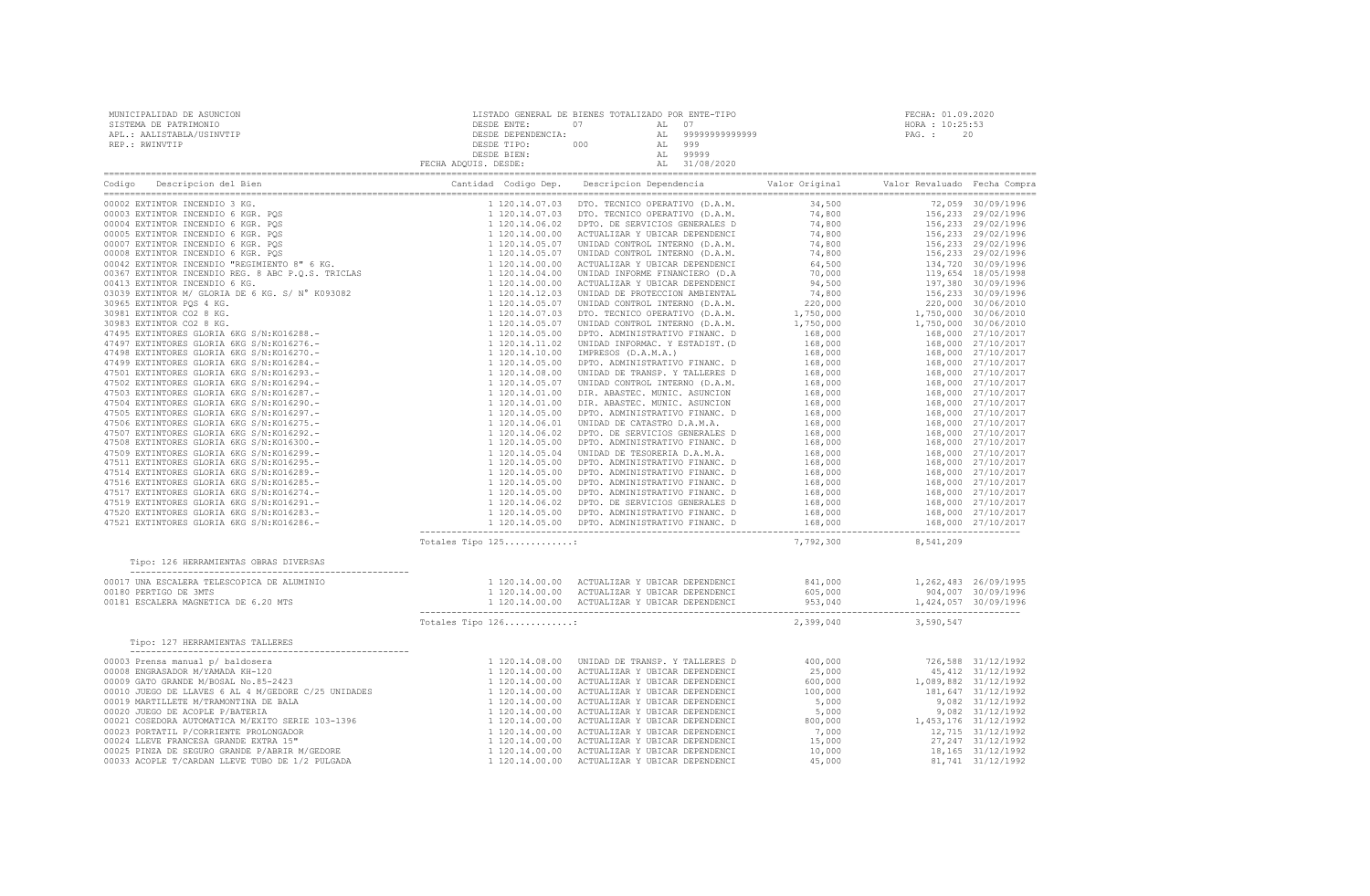|                                                                                                                                                                                                                                                                                      | Totales Tipo 127:       | 2,012,000  | 3,654,737  |  |
|--------------------------------------------------------------------------------------------------------------------------------------------------------------------------------------------------------------------------------------------------------------------------------------|-------------------------|------------|------------|--|
| Tipo: 128 PRECISION Y MEDIDAS                                                                                                                                                                                                                                                        |                         |            |            |  |
|                                                                                                                                                                                                                                                                                      |                         |            |            |  |
|                                                                                                                                                                                                                                                                                      | --<br>Totales Tipo 128: |            |            |  |
| Tipo: 129 EQUIPOS DE LABORATORIO                                                                                                                                                                                                                                                     |                         |            |            |  |
| $\begin{tabular}{cccccccc} \texttt{0.003} APRARTO INCEABOR-2022 & PULVERR-203000 & 0.00000 & 0.000000 & 0.000000 & 0.000000 & 0.000000 & 0.000000 & 0.000000 & 0.000000 & 0.000000 & 0.000000 & 0.000000 & 0.000000 & 0.00000 & 0.00000 & 0.00000 & 0.00000 & 0.00000 & 0.00000 & 0$ |                         |            |            |  |
|                                                                                                                                                                                                                                                                                      | Totales Tipo 129:       | 20,750,000 | 35,034,889 |  |
| Tipo: 132 APARATOS E INSTRUMENTOS                                                                                                                                                                                                                                                    |                         |            |            |  |
|                                                                                                                                                                                                                                                                                      |                         |            |            |  |
|                                                                                                                                                                                                                                                                                      |                         |            |            |  |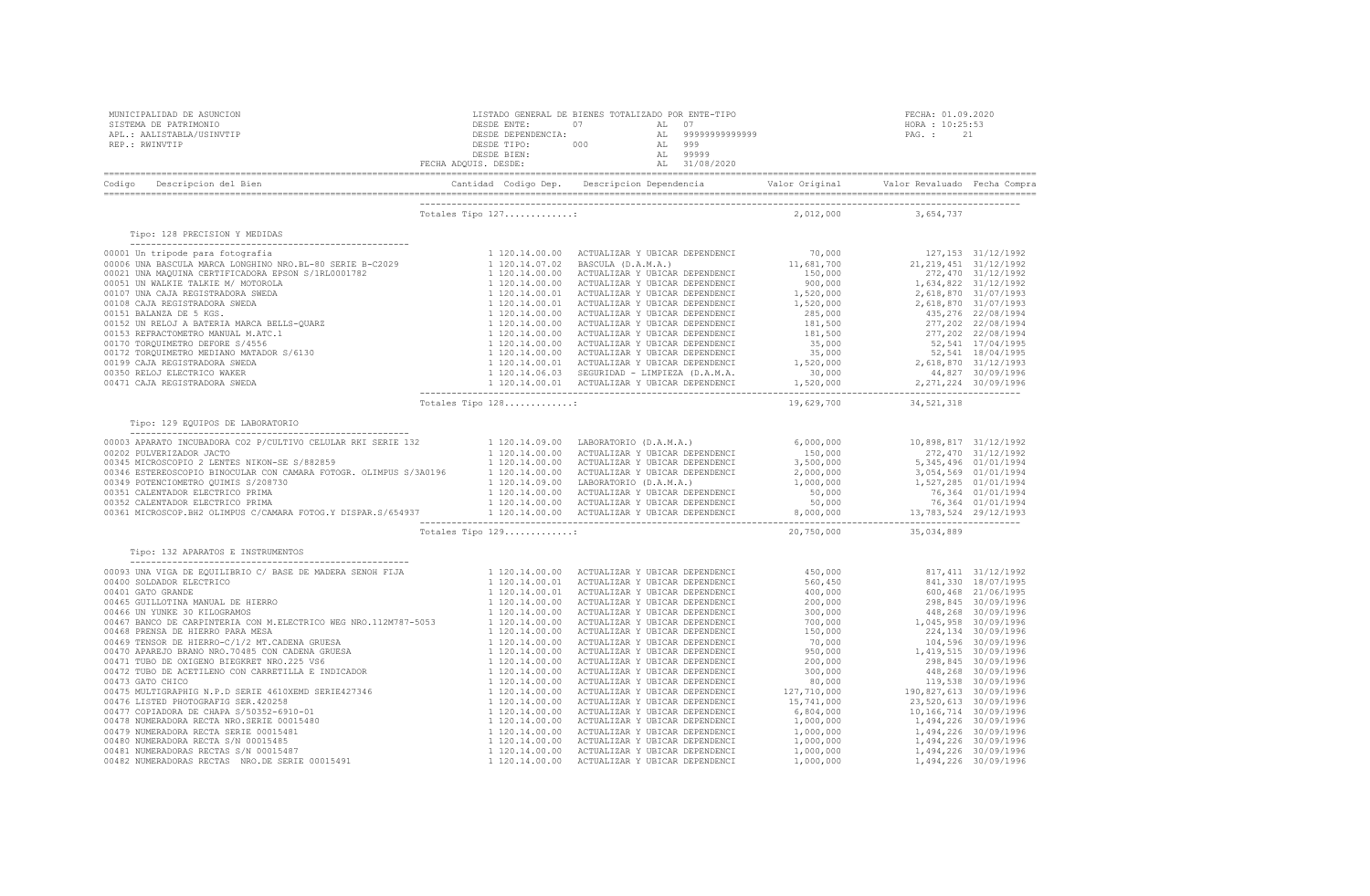|  |                   | FECHA: 01.09.2020 |                                                                                                                                                                                                                                                                                                                                                                                                                                                                                                                                                                                                                                                                                                                                                                                                                                                                                                                                                                                                                                                                                                                                                                                              |
|--|-------------------|-------------------|----------------------------------------------------------------------------------------------------------------------------------------------------------------------------------------------------------------------------------------------------------------------------------------------------------------------------------------------------------------------------------------------------------------------------------------------------------------------------------------------------------------------------------------------------------------------------------------------------------------------------------------------------------------------------------------------------------------------------------------------------------------------------------------------------------------------------------------------------------------------------------------------------------------------------------------------------------------------------------------------------------------------------------------------------------------------------------------------------------------------------------------------------------------------------------------------|
|  |                   |                   |                                                                                                                                                                                                                                                                                                                                                                                                                                                                                                                                                                                                                                                                                                                                                                                                                                                                                                                                                                                                                                                                                                                                                                                              |
|  |                   |                   |                                                                                                                                                                                                                                                                                                                                                                                                                                                                                                                                                                                                                                                                                                                                                                                                                                                                                                                                                                                                                                                                                                                                                                                              |
|  |                   |                   |                                                                                                                                                                                                                                                                                                                                                                                                                                                                                                                                                                                                                                                                                                                                                                                                                                                                                                                                                                                                                                                                                                                                                                                              |
|  |                   |                   |                                                                                                                                                                                                                                                                                                                                                                                                                                                                                                                                                                                                                                                                                                                                                                                                                                                                                                                                                                                                                                                                                                                                                                                              |
|  |                   |                   |                                                                                                                                                                                                                                                                                                                                                                                                                                                                                                                                                                                                                                                                                                                                                                                                                                                                                                                                                                                                                                                                                                                                                                                              |
|  |                   |                   |                                                                                                                                                                                                                                                                                                                                                                                                                                                                                                                                                                                                                                                                                                                                                                                                                                                                                                                                                                                                                                                                                                                                                                                              |
|  |                   |                   |                                                                                                                                                                                                                                                                                                                                                                                                                                                                                                                                                                                                                                                                                                                                                                                                                                                                                                                                                                                                                                                                                                                                                                                              |
|  |                   |                   |                                                                                                                                                                                                                                                                                                                                                                                                                                                                                                                                                                                                                                                                                                                                                                                                                                                                                                                                                                                                                                                                                                                                                                                              |
|  |                   |                   |                                                                                                                                                                                                                                                                                                                                                                                                                                                                                                                                                                                                                                                                                                                                                                                                                                                                                                                                                                                                                                                                                                                                                                                              |
|  | Totales Tipo 142: | Totales Tipo 133: | $\begin{tabular}{cccccc} \multicolumn{4}{c}{\textbf{LISTADO} GENERAL DE BIERES TOTALIZADO POR ENTE-TIFO} & FECHA: 01.09.202 \\ DESDE ENTE: & 07 & AL & 07 & HORA : 10:25:53 \\ DESDE DESDE DIENDENCIA: & AL & 999 \\ DESDE TIPC: & 000 & AL & 999 \\ DESDE TIPC: & 000 & AL & 999 \\ DEEDE BIEN: & AL & 31/08/2020 & AL & 999 \\ & DEECA A DQUIS. DESDE BIEN: & AL & 31/08/2020 & AL & 9999 \\ & DECHA$<br>.<br>Codigo Descripcion del Bien                     Cantidad Codigo Dep. Descripcion Dependencia     Valor Original<br>425,000 887,687<br>26460 ESCOPETA CALIBRE 12 MM MARCA MAVERICK S/MV79576L 1 20.14.02.00 SECRETARIA ADMINISTRATIVA D.A. 2,275,250 2,275,250 2,275,250 2,275,250 2,275,250 2,275,250 2,275,250 2,275,250 14/09/2007 1 120.14.02.00 SECRETARIA ADMIN<br>4,065,250 4,065,250<br>$\begin{tabular}{cccccccc} \textbf{F141} & \textbf{F162} & \textbf{H143} & \textbf{F263} & \textbf{F264} & \textbf{F265} & \textbf{F265} & \textbf{F265} & \textbf{F265} & \textbf{F265} & \textbf{F265} & \textbf{F265} & \textbf{F265} & \textbf{F265} & \textbf{F265} & \textbf{F265} & \textbf{F265} & \textbf{F265} & \textbf{F265} & \textbf{F265} & \textbf{F265} & \$ |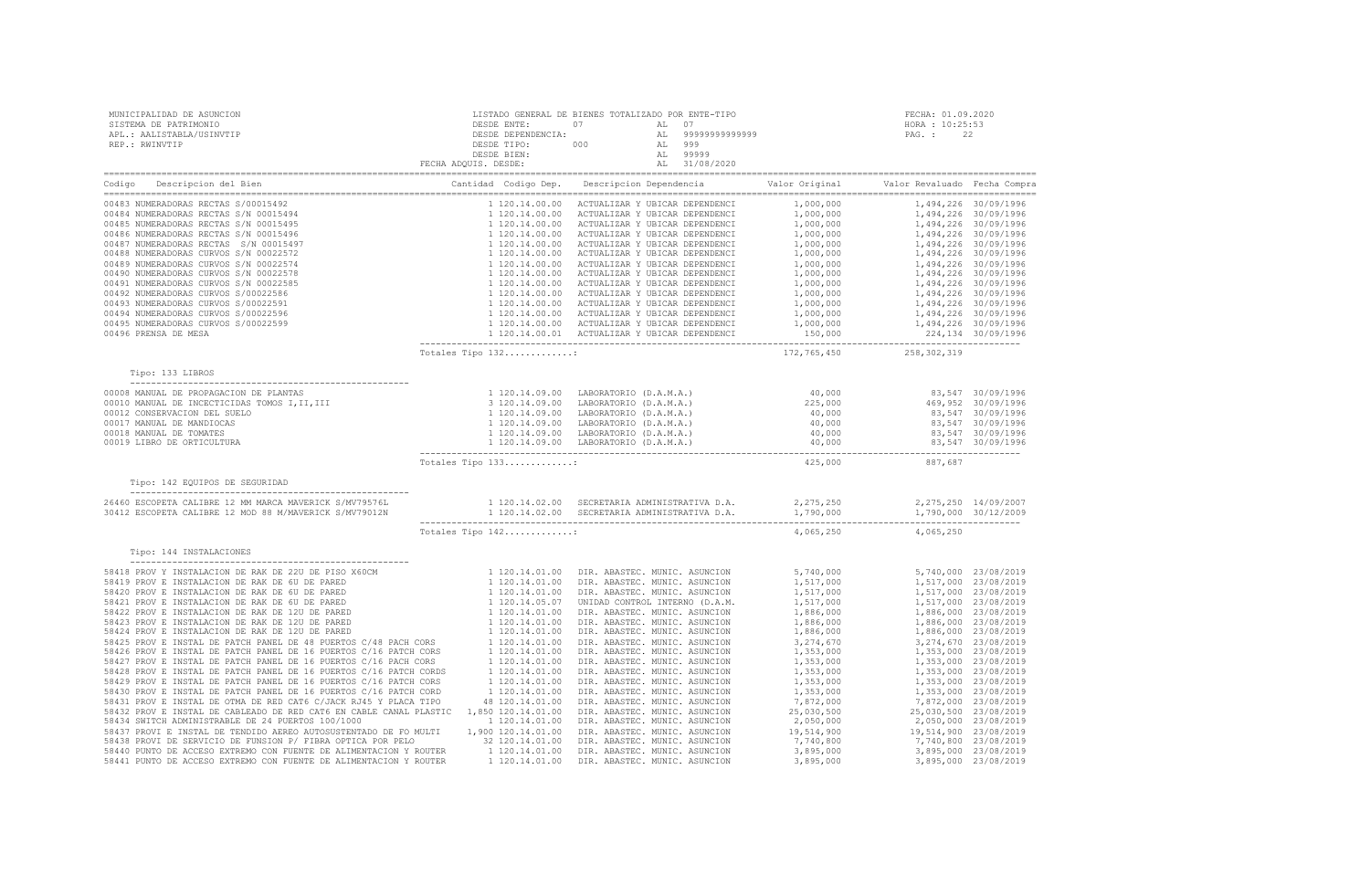## **INVENTARIO DE BIENES DE USO**

| F.C.03                                                            |                    |                                  |                               |                               | Hoja N° 23                   |
|-------------------------------------------------------------------|--------------------|----------------------------------|-------------------------------|-------------------------------|------------------------------|
|                                                                   | <b>ENTIDAD</b>     | MUNICIPALIDAD DE ASUNCION<br>(1) | (6) ESTADO DE CONSERVACION    | (7) BIENES                    |                              |
|                                                                   | UNIDAD JERARQUICA  | (2)                              | <b>MB</b>                     | NR No Registrado<br>Muy Bueno |                              |
|                                                                   | <b>REPARTICION</b> | (3)                              | Bueno                         | Faltante<br>$\mathbf{F}$      |                              |
|                                                                   | DEPENDENCIA        | (4)                              | Regular                       | Conforme<br>$C_{\dots}$ .     | (8) Fecha: 31.08.2020        |
|                                                                   | <b>AREA</b>        | (5)                              | Malo                          |                               | (9) Lugar: Asunción          |
| Descripcion del Bien<br>Codigo                                    |                    | Cantidad Codigo Dep.             | Descripcion Dependencia       | Valor Original                | Valor Revaluado Fecha Compra |
| 58442 PUNTO DE ACCESO EXTREMO CON FUENTE DE ALIMENTACION Y ROUTER |                    | 1 120.14.01.00                   | DIR. ABASTEC. MUNIC. ASUNCION | 3,895,000                     | 3,895,000 23/08/2019         |
| 58443 PUNTO DE ACCESO EXTREMO CON FUENTE DE ALIMENTACION Y ROUTER |                    | 1 120.14.01.00                   | DIR. ABASTEC. MUNIC. ASUNCION | 3,895,000                     | 3,895,000 23/08/2019         |
| 58444 PUNTO DE ACCESO EXTREMO CON FUENTE DE ALIMENTACION Y ROUTER |                    | 1 120.14.01.00                   | DIR. ABASTEC. MUNIC. ASUNCION | 3,895,000                     | 3,895,000 23/08/2019         |
| 58445 CONECCION PUNTO A PUNTO DE 150 MBPS POE CON SOPORTE         |                    | 1 120.14.01.00                   | DIR. ABASTEC. MUNIC. ASUNCION | 2,870,000                     | 2,870,000 23/08/2019         |
| 58446 CAJA DE EMPALME EXTERIOR                                    |                    | 1 120.14.01.00                   | DIR. ABASTEC. MUNIC. ASUNCION | 328,000                       | 328,000 23/08/2019           |
| 58447 CAJA DE EMPALME EXTERIOR                                    |                    | 1 120.14.01.00                   | DIR. ABASTEC. MUNIC. ASUNCION | 328,000                       | 328,000 23/08/2019           |
| 58448 CAJA DE EMPALME EXTERIOR                                    |                    | 1 120.14.01.00                   | DIR. ABASTEC. MUNIC. ASUNCION | 328,000                       | 328,000 23/08/2019           |
| 58449 CAJA DE EMPALME EXTERIOR                                    |                    | 1 120.14.01.00                   | DIR. ABASTEC. MUNIC. ASUNCION | 328,000                       | 328,000 23/08/2019           |
| 58450 CAJA DE EMPALME EXTERIOR                                    |                    | 1 120.14.01.00                   | DIR. ABASTEC. MUNIC. ASUNCION | 328,000                       | 23/08/2019<br>328,000        |
| 58451 CAJA DE EMPALME EXTERIOR                                    |                    | 1 120.14.01.00                   | DIR. ABASTEC. MUNIC. ASUNCION | 328,000                       | 328,000 23/08/2019           |
|                                                                   |                    | Totales Tipo 144:                |                               | 112,509,870                   | 112,509,870                  |
|                                                                   | Totales Ente 07    |                                  |                               | 76, 327, 487, 198             | 76,763,602,640               |
| Cantid.Registros:<br>1,092                                        |                    | Totales Generales                |                               | 76, 327, 487, 198             | 76,763,602,640               |